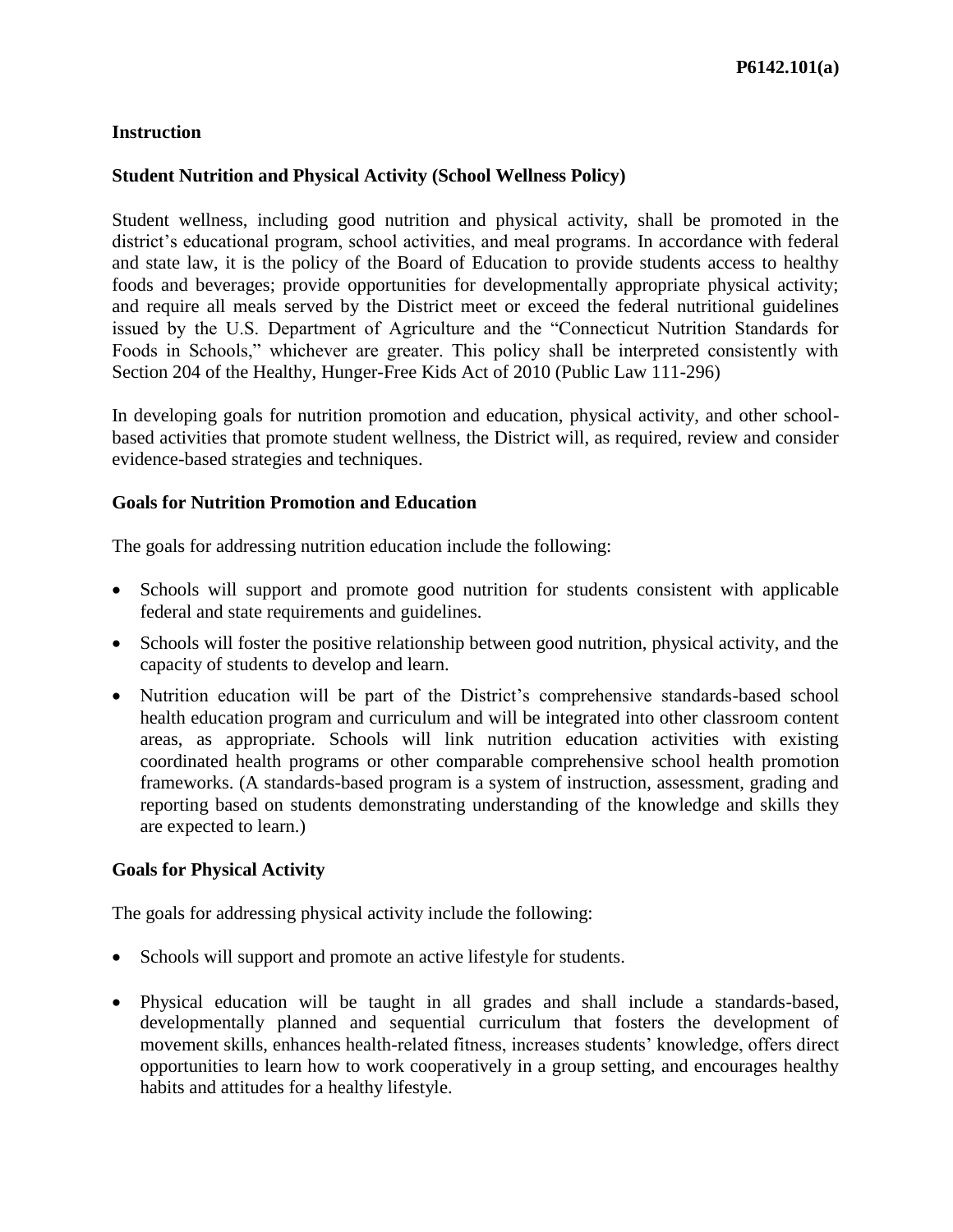## **Student Nutrition and Physical Activity (School Wellness Policy)**

#### **Goals for Physical Activity** (continued)

- Unless otherwise exempted, all students will be required to engage in the District's physical education program.
- Recess and other physical activity breaks; before and after school activities, and walking and bicycling to schools, where safe to do so, are supported by the Board.
- Schools will work toward providing sixty minutes of physical activity daily for students (as a best practice).

#### **Nutrition Guidelines for Foods Sold in Schools**

Students will be offered and schools will promote nutritious food choices consistent with the current Dietary Guidelines for Americans and My Plate, published jointly by the U.S. Department of Health and Human Services and the Department of Agriculture, and guidelines promulgated by the Connecticut Department of Education ("Connecticut Nutrition Standards for Foods in Schools") in addition to federal and state statutes and national health organizations.

The focus is on moderating calories, limiting fats, sodium and sugars and increasing consumption of nutrient-rich foods such as fruits, vegetables, whole grains, low-fat dairy, lean meats and legumes. In addition, in order to promote student health and reduce childhood obesity, the Superintendent or designee shall establish such administrative procedures to control food and beverage sales that compete with the District's nonprofit food service in compliance with the Child Nutrition Act. The District shall prohibit the sale of foods of minimal nutritional value as defined by the U.S. Department of Agriculture and will ensure that all foods sold to students separately from school meals meet the Connecticut Nutrition Standards. All beverages sold or served to students on school premises will be healthy choices that meet the requirements of state statute and USDA beverage requirements. (Schools must follow whichever requirements are stricter).

All sources of food sales to students at school must comply with the "Connecticut Nutrition Standards for Food in Schools" including, but not limited to, cafeteria a la carte sales, vending machines, school stores and fundraisers. The District shall ensure that all beverages sold to students comply with the requirements of state statute and USDA beverage requirements. The stricter requirements where different between the state and federal regulations must be followed. The District shall ensure compliance with allowable time frames for the sale of competitive foods as specified by state law.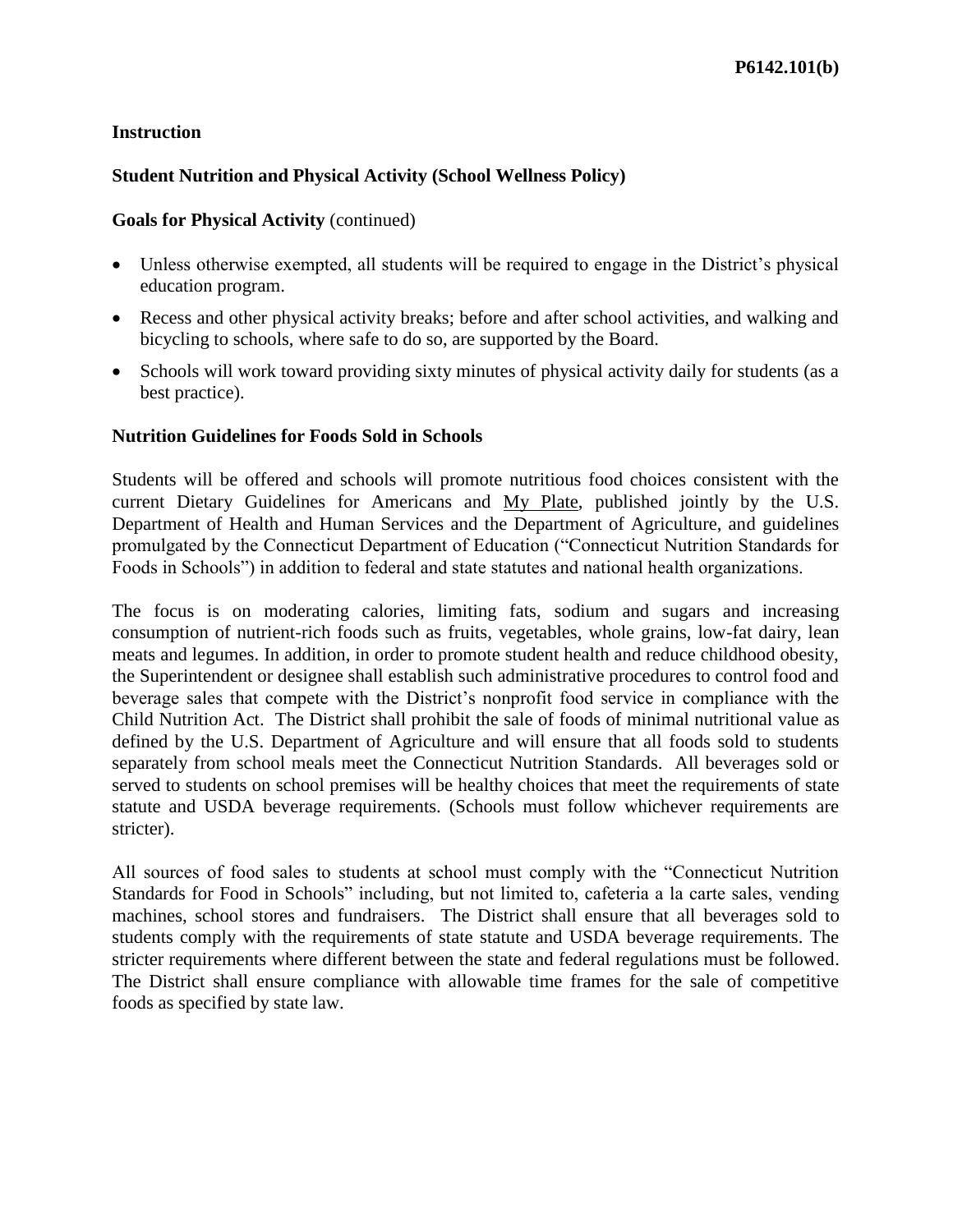## **Student Nutrition and Physical Activity (School Wellness Policy)**

### **Reimbursable School Meals**

Reimbursable school meals served shall meet, at a minimum, the nutrition requirements and regulations for the National School Lunch Program and/or School Breakfast Program.

### **Marketing**

Any foods and beverages marketed or promoted to students on the school campus during the school day will meet or exceed the USDA "Smart Snacks in School" nutrition standards. Food and beverage marketing is defined as advertising and other promotions in schools. Food and beverage marketing often includes oral, written, or graphic statements made for the purpose of promoting the sale of a food or beverage product made by the producer, manufacturer, seller or any other entity with a commercial interest in the product. As the District/School Nutrition Services/Athletic Department/PTA/PTO reviews existing contracts and considers new contracts, equipment and product purchasing (and replacement) decisions should reflect the applicable marketing guidelines established by the District wellness policy.

#### **Monitoring**

The Board designates the Superintendent or his/her designee to ensure compliance with this policy and its administrative regulations. He/She is responsible for retaining all documentation of compliance with this policy and its regulations, including, but not limited to, each school's threeyear assessment and evaluation report and this wellness policy and plan. The Superintendent will also be responsible for public notification of the three-year assessment and evaluation report, including any updates to this policy made as a result of the Board's three-year assessment and evaluation.

The District shall develop a plan designed to achieve the involvement requirements in the development, implementation, monitoring, and assessment of this policy.

The Superintendent or designee shall provide periodic implementation data and/or reports to the Board concerning this policy's implementation sufficient to allow the Board to monitor and adjust the policy. The District, as required, will retain records and documents pertaining to the wellness policy which shall include the written school wellness policy, documentation demonstrating compliance with community involvement requirements, documentation of the triennial assessment of the wellness policy and documentation to demonstrate compliance with the annual public notification requirement.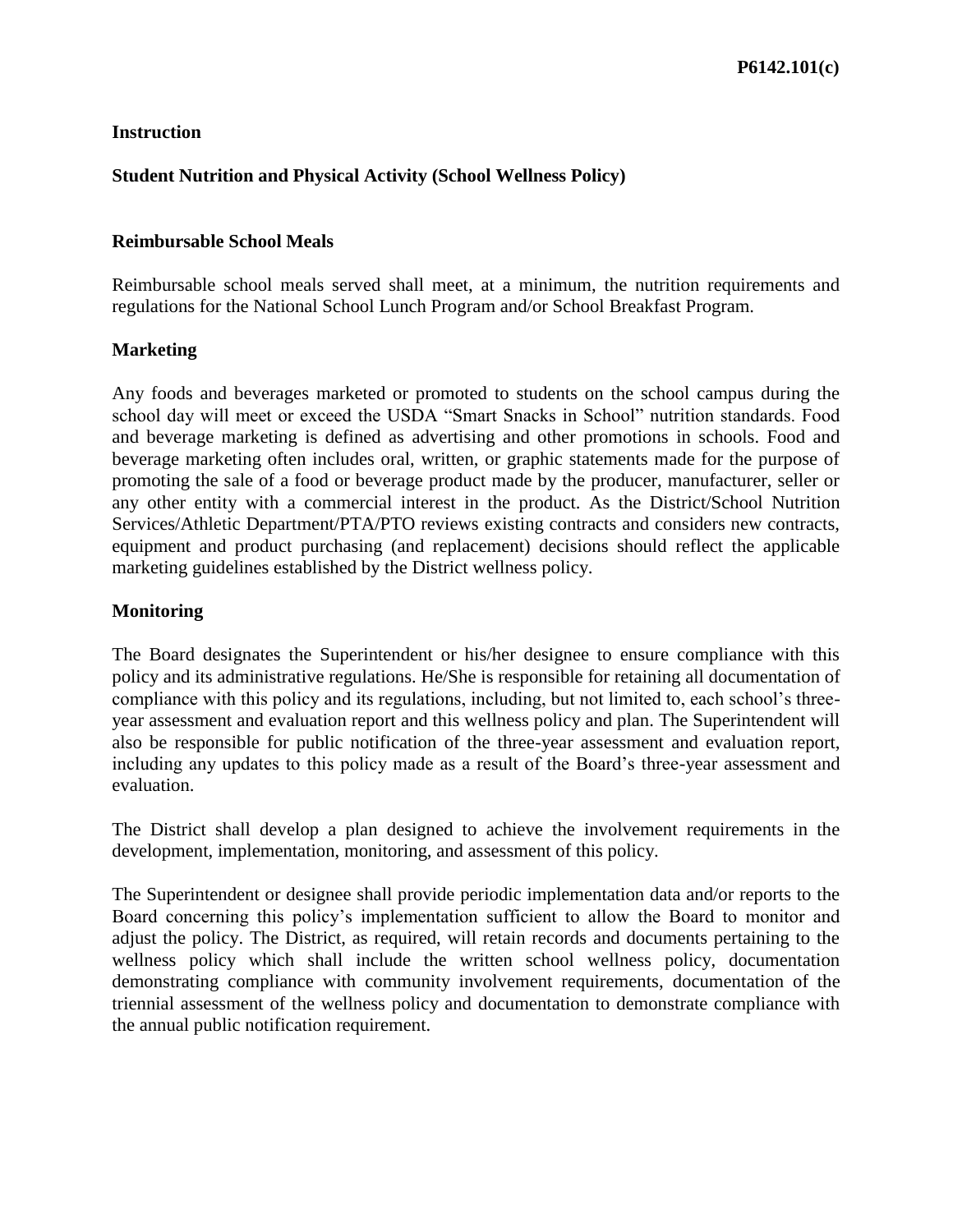## **Student Nutrition and Physical Activity (School Wellness Policy)** (continued)

### **Non-Sold Foods and Beverages**

Non-sold foods and beverages brought into the schools by students and other persons for such events as birthdays and classroom celebrations shall comply with federal nutrition standards.

### **Community Input**

The Superintendent or designee will provide opportunities, suggestions and comments concerning the development, implementation, periodic review and improvement of the school wellness policy from community members, including parents, students, and representatives of the school food authority, teachers of physical education, school health professionals, members of the Board of Education, school administrators, and the public. This is best achieved through the establishment of a standing operations committee, with membership as listed above. Efforts shall be made to improve community involvement.

### **Evaluation of Wellness Policy**

In an effort to measure the implementation of this policy, the Board of Education designates the Principal as the person who will be responsible for ensuring that each school meets the goals outlined in this policy. To ensure continuing progress, the District will evaluate implementation efforts and their impact on students and staff at least every three years.

The District will make available to the public the results of the three-year assessment and evaluation including the extent to which the schools are in compliance with policy and a description of the progress being made in attaining the goals of this policy.

The School Wellness Policy shall be made available annually, at a minimum, to students and families by means of school registration, student handbooks and the Board's website. This availability shall include the policy, including any updates to and about the wellness policy and the Triennial Assessment, including progress toward meeting the goals of this policy. In addition, the annual notification shall include a description of each school's progress in meeting the wellness policy goals; summary of each school's wellness events or activities; contact information for the leader(s) of the wellness policy team; and information on how individuals and the public can get involved.

- (cf. 3542.33 Food Sales Other Than National School Lunch Program)
- (cf. 3542.34 Nutrition Program)
- (cf. 3452.45 Vending Machines)
- (cf. 6142.6 Physical Education)
- (cf. 6142.61 Physical Activity)
- (cf. 6142.62 Recess/Unstructured Time)
- (cf. 6142.10 Health Education)

<sup>(</sup>cf. 3542 – Food Service)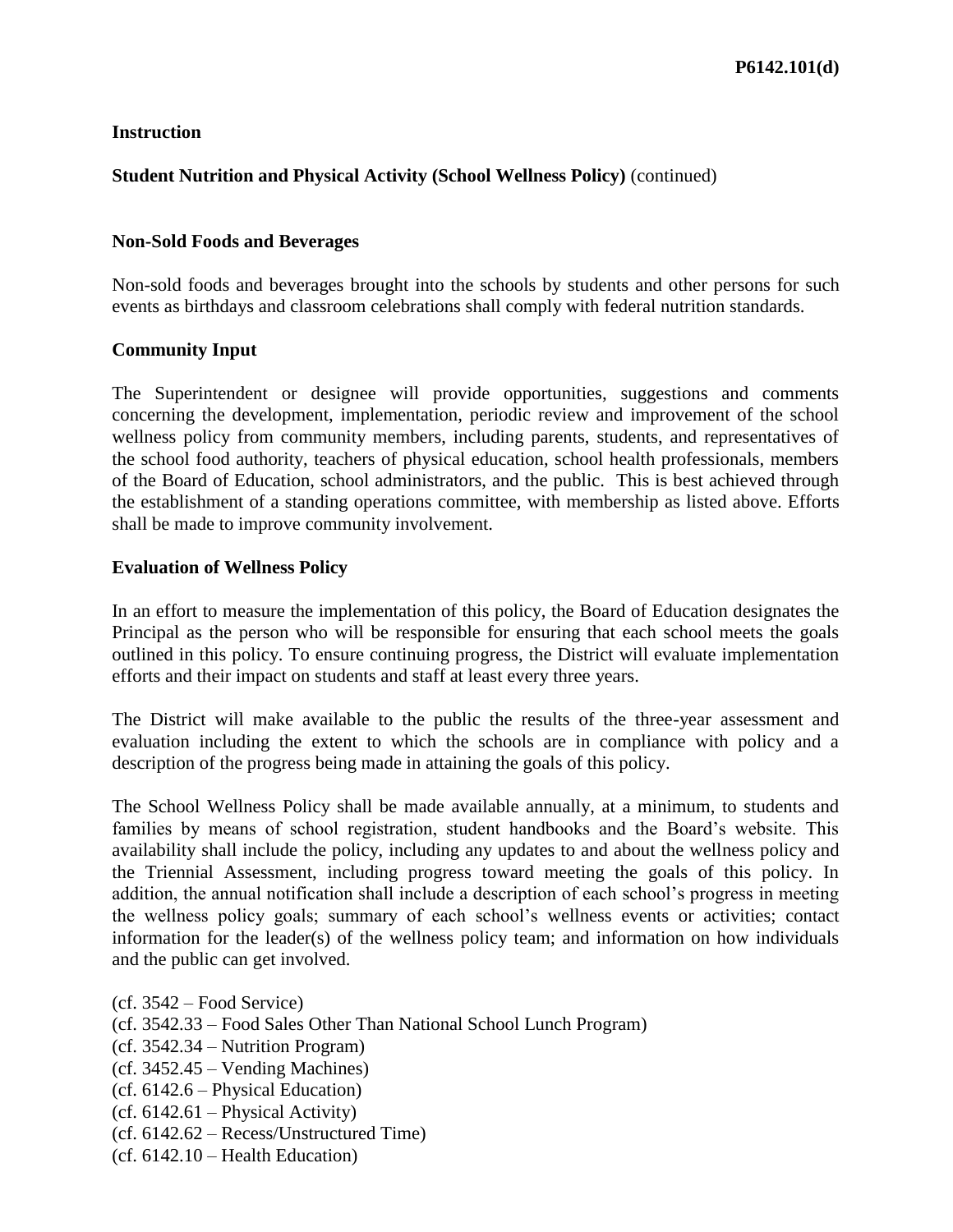# **Student Nutrition and Physical Activity (School Wellness Policy)** (continued)

| Legal Reference: | <b>Connecticut General Statutes</b>                                                                                                            |
|------------------|------------------------------------------------------------------------------------------------------------------------------------------------|
|                  | 10-16b Prescribed courses of study.                                                                                                            |
|                  | 10-215 Lunches, breakfasts and the feeding programs for public school<br>children and employees.                                               |
|                  | 10-221 Boards of education to prescribe rules, policies and procedures.                                                                        |
|                  | 10-215a Non-public school participation in feeding program.                                                                                    |
|                  |                                                                                                                                                |
|                  | 10-215b Duties of state board of education re: feeding programs.                                                                               |
|                  | 10-216 Payment of expenses.                                                                                                                    |
|                  | 10-215e Nutrition standards for food that is not part of lunch or breakfast<br>program.                                                        |
|                  | 10-215f Certification that food meets nutrition standards.                                                                                     |
|                  | 10-2210 Lunch periods. Recess.                                                                                                                 |
|                  | 10-221p Boards to make available for purchase nutritious, low-fat foods.                                                                       |
|                  | 10-221q Sale of beverages.                                                                                                                     |
|                  | <b>Regulations of Connecticut State Agencies</b>                                                                                               |
|                  | 10-215b-1 Competitive foods.                                                                                                                   |
|                  | 10-215b-23 Income from the sale of food items.                                                                                                 |
|                  | National School Lunch Program and School Breakfast Program;<br>Competitive Food Services. (7 CFR Parts 210.11 and 220.12,)                     |
|                  | The Child Nutrition and WIC Reauthorization Act of 2004, Public Law<br>108-265                                                                 |
|                  | Nutrition Standards in the National School Lunch and School Breakfast<br>Programs, 7 CFR Parts 210 & 220                                       |
|                  | Healthy, Hunger-Free Kids Act of 2010, P.L. 111-296, 42 U.S.C. 1751                                                                            |
|                  | Child Nutrition Act of 1966 (as amended by P.L. 108-269, July 2, 2004)                                                                         |
|                  | School Breakfast Program, 7 C.F.R. Part 220 (2006)                                                                                             |
|                  | National School Lunch Program or School Breakfast Program: Nutrition<br>Standards for All Foods Sold in School (Federal Register, Vol. 78, No. |
|                  | 125, June 28, 2013)                                                                                                                            |
|                  | Local School Wellness Policy Requirements, 42 U.S.C. 1758b                                                                                     |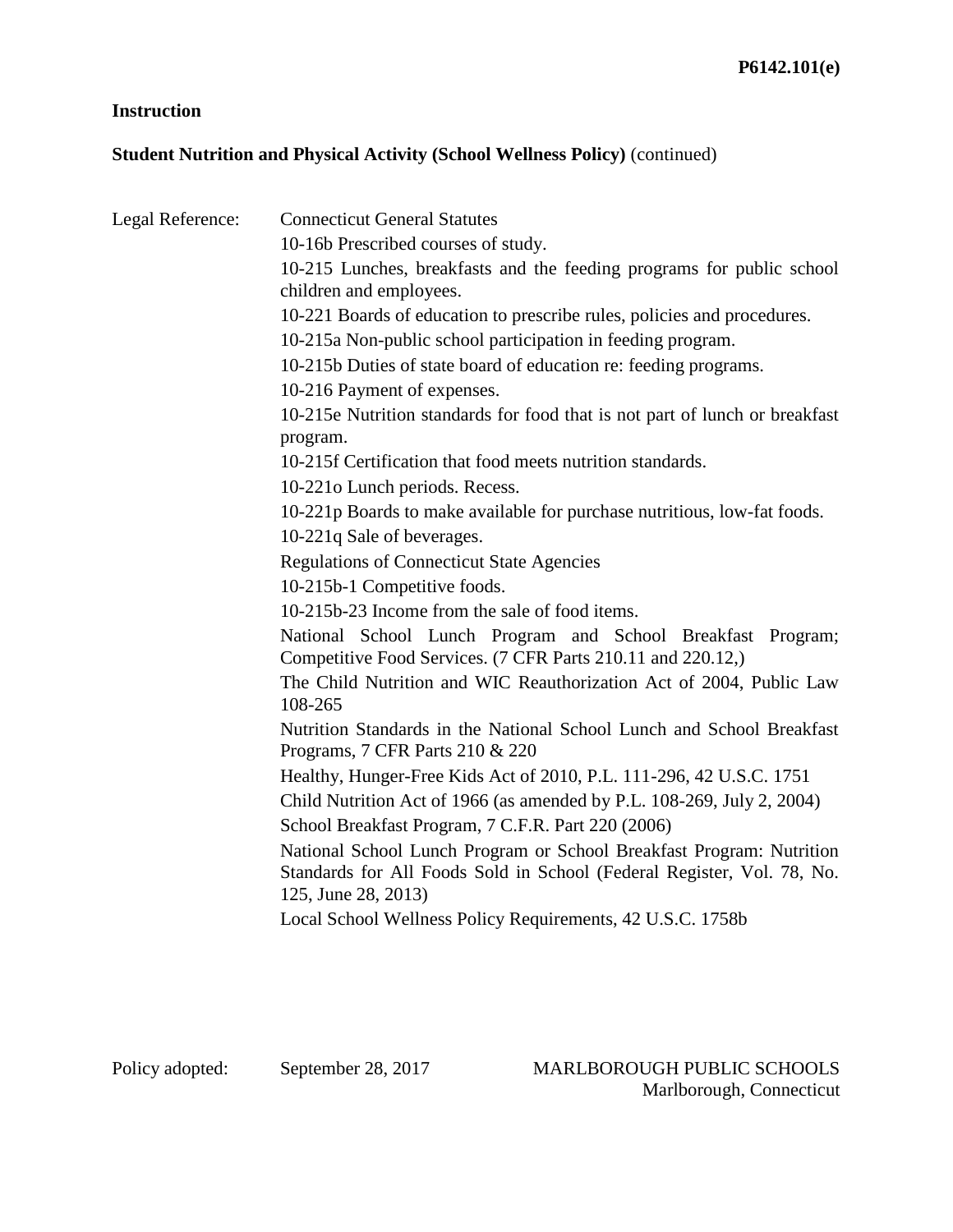### **Suggestions for Creative & Fun Fundraising**

- Gift wrapping
- Fun runs
- Walk a thons
- Bike a thons
- Jump rope a thons
- Rent a teenager (rake leaves, water gardens, mow lawns, walk a dog)
- Car wash
- Singing telegrams
- Talent show
- Read a thons
- Spelling bees
- Science fairs
- Carnivals
- Recycling cans/bottles
- Garage sales
- Sell items with school logo
- Bowl-a-thon
- Skate night
- Auction
- Treasure hunt
- Penny wars

# **Resource Ideas**

[www.creativelearning.cc](http://www.creativelearning.cc/) [www.123fundraising.com](http://www.123fundraising.com/) [www.fundraisingdepot.com](http://www.fundraisingdepot.com/) [www.partnerforkids.com](http://www.partnerforkids.com/) [www.giftfriends.com](http://www.giftfriends.com/) [www.ptoideas.com](http://www.ptoideas.com/) [www.actionforhealthkids/resources/files/healthyfundraisers-for-schools.pdf](http://www.actionforhealthkids/resources/files/healthyfundraisers-for-schools.pdf) [www.fundraisingfruit.com](http://www.fundraisingfruit.com/) [www.citrusfruit.com](http://www.citrusfruit.com/)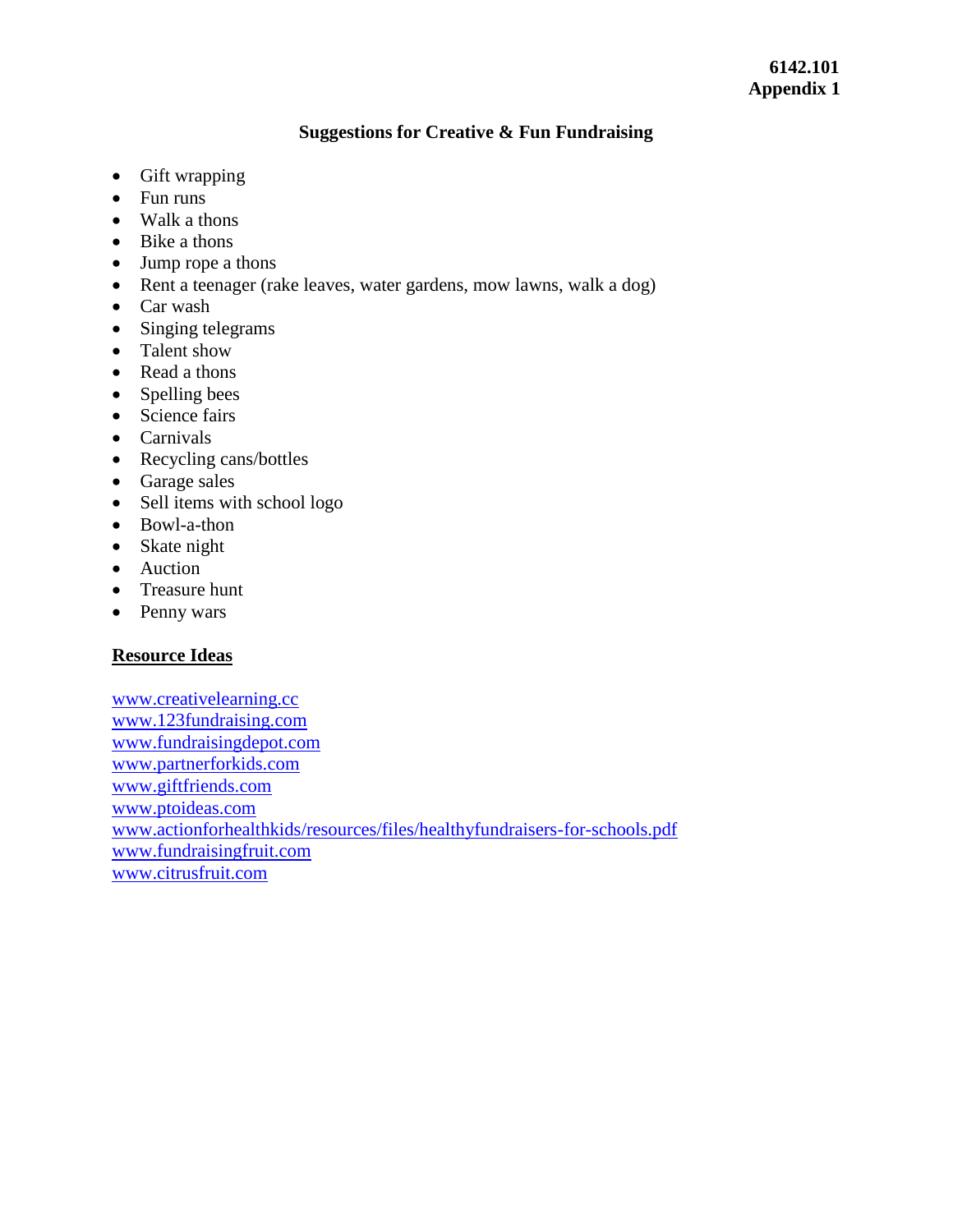## **Food Free Birthday Celebrations**

- Birthday child selects book to donate to the library. Their name and picture goes in front of the book.
- Birthday child shares an item special to them with their classmates (e.g. favorite book, favorite song, favorite stuffed animal, favorite picture or souvenir, etc).
- Birthday child chooses game classmates play at recess.
- Birthday child is the classroom "leader" for the day.
- Classmates design and decorate a Birthday crown to be worn by the Birthday child.
- Classmates prepare a page about the Birthday child; teacher compiles pages and then reads "book" to the class.
- Birthday child wears a special button for the day.
- Birthday child invites a special visitor to the class to read a story to classmates.
- Birthday child brings in photos of their life and explains pictures.
- Birthday child brings in special gifts to share with classmates (e.g. pencils, stickers, notepads, erasers etc.)
- Birthday child's name is announced over the school PA system or at "All School" Meeting."
- Birthday child's name is announced at lunch in cafeteria and everyone sings "Happy Birthday To You."
- Birthday child and friend eat lunch with teacher in cafeteria.
- Additional recess time.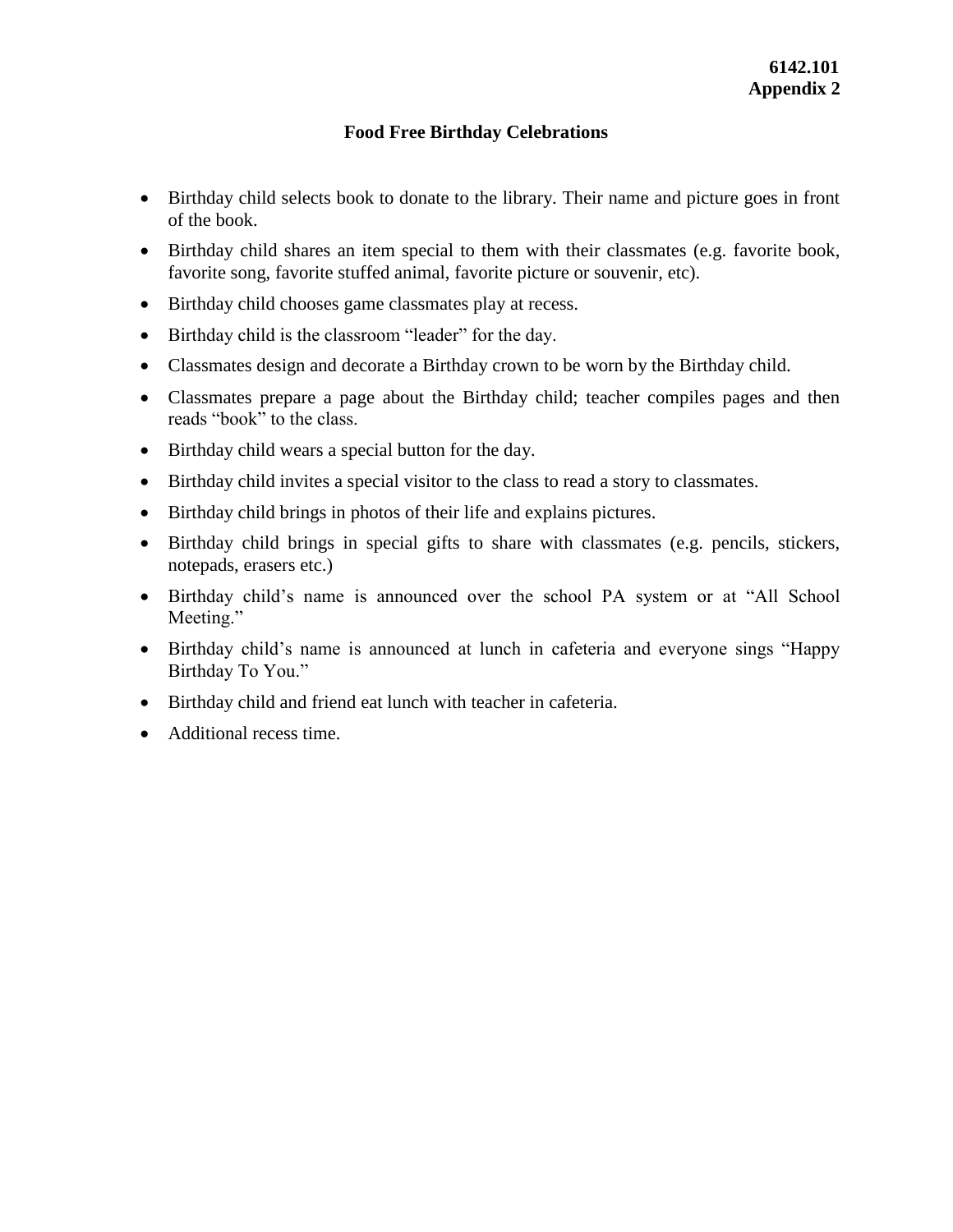## **6142.101 Appendix 3**

### **Ideas for Alternatives to Using Food as a Reward**

### **Elementary Schools**

- Make deliveries to office
- Teach class
- Sit by friends
- Eat lunch with Teacher or Principal
- Eat lunch outdoors with class
- Be a helper in another classroom
- Play a favorite game or do puzzles
- Stickers, pencils, or bookmarks
- Certificates
- Fun Video
- Extra recess
- Walk with Teacher or Principal
- Fun physical activity break
- $\bullet$  School supplies
- Trip to treasure box filled with nonfood items (stickers, pencils, erasers, bookmarks, or desktop tents)
- Dance to favorite music in class
- Paperback book
- Show and Tell
- $\bullet$  Bank system Earn play money for privileges
- Teacher or volunteer reads special book to class
- Teacher performs special skill (signing, cartwheel, guitar, playing etc.)
- Read outdoors or enjoy class outdoors
- Extra Art time
- Have "Free Choice" time at the end of the day or end of class period
- Listen to headset to a book on tape
- Items that can only be used on special occasions (special art supplies, computer games, toys)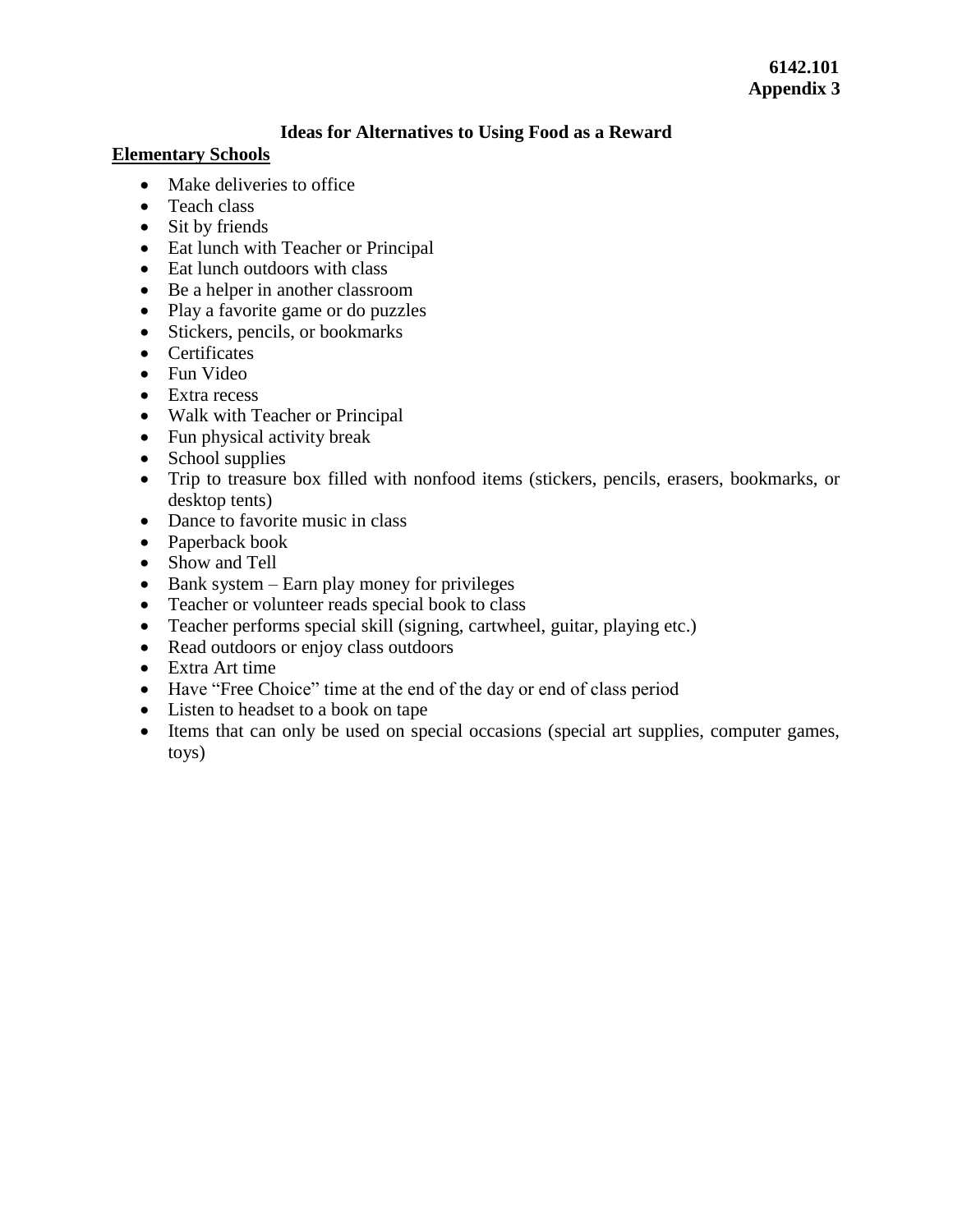### **Student Nutrition and Physical Activity (School Wellness)**

The District promotes healthy schools by supporting wellness, good nutrition and regular physical activity as a part of the total learning environment. The District supports a healthy environment where children learn and participate in positive dietary and lifestyle practices. By facilitating learning through the support and promotion of good nutrition and physical activity, schools contribute to the basic health status of children. Improved health optimizes student performance potential and ensures that all children are healthy and hunger free.

### **National School Lunch Program and School Breakfast Program**

Reimbursable meals served in the U.S. Department of Agriculture's (USDA) National School Lunch Program (NSLP) and School Breakfast Program (SBP) will follow the USDA meal pattern requirements and nutrient standards in accordance with the Healthy, Hunger-Free Kids Act of 2010, as amended. Menu planning, purchasing procedures and production techniques for school meals will be used to decrease fat, saturated fat, trans fat, sodium and sugars, and to increase fiber. In addition, school meals shall:

- Be appealing and appetizing to children;
- Meet at a minimum, the nutrition requirements established by the USDA for federallyfunded programs;
- Include only unflavored low-fat (1%) and fat-free milk flavored or unflavored, which contain no more than 4 grams of sugar per ounce and no artificial sweeteners, that meets the requirements of the state beverage statute and federal regulation;
- Ensure that 100% of the grains served are whole grains. All grains must be whole grain rich, containing at least 50% whole grains by weight or has a whole grain as the first ingredient and any other grain ingredients are enriched;
- Reduce the levels of sodium, saturated fats and trans fats in meals; (per Department of Agriculture Nutrition Standards and Connecticut Nutrition Standards, which are the same);
- Offer a variety of fruits and vegetables; (Meet specific requirements about different types required)
- Meet the nutrition needs of school children within their calorie requirements (per Department of Agriculture Nutrition Standards and Connecticut Nutrition Standards which are the same);
- Contain 0 percent trans fats;
- Bake or steam all cooked foods; and
- Purchase or obtain fresh fruits and vegetables from local farmers, when practical.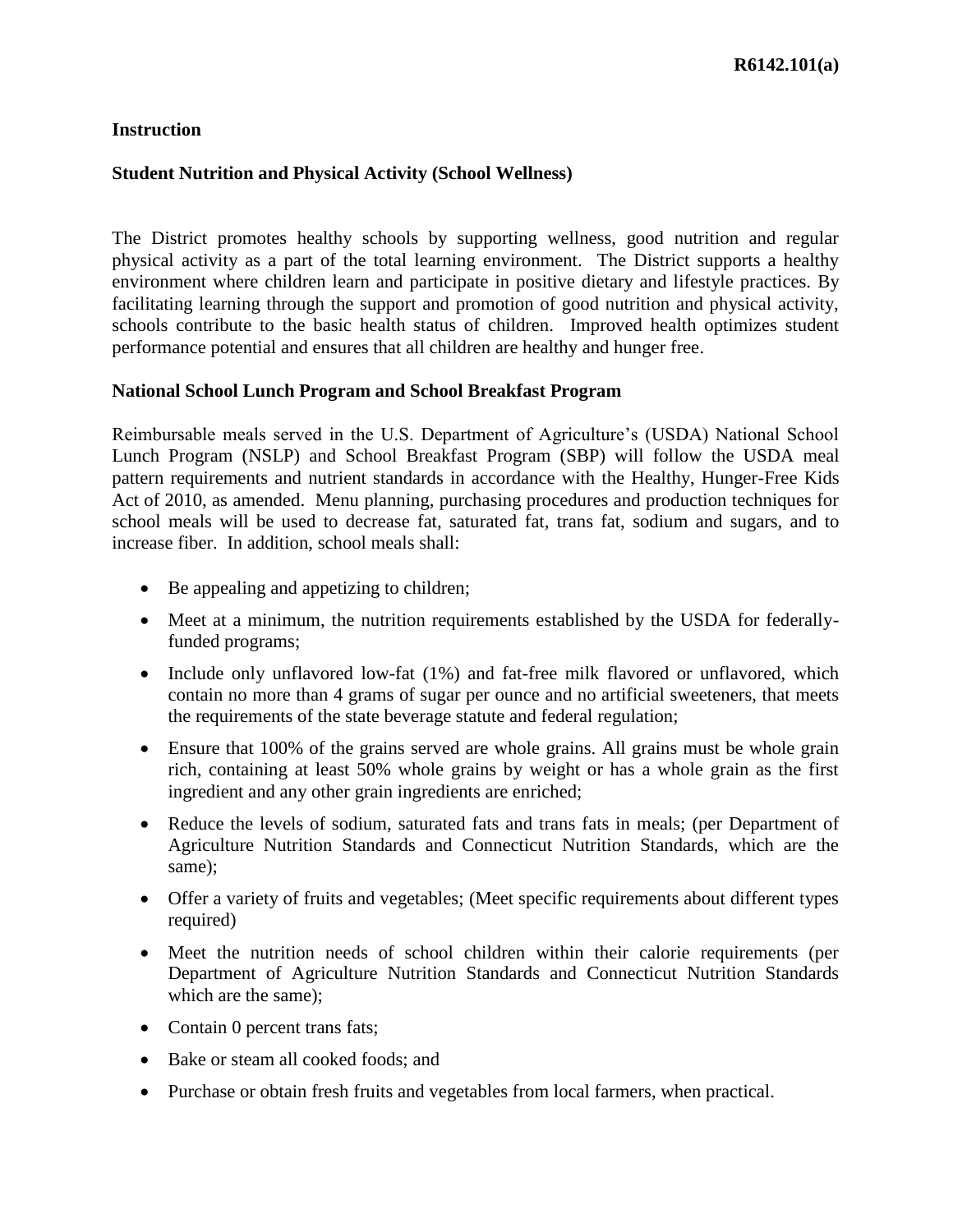## **Student Nutrition and Physical Activity (School Wellness)**

### **National School Lunch Program and School Breakfast Program** (continued)

Menus shall be planned to be appealing and attractive to children and will incorporate the basic menu planning principles of balance, variety, contrast, color and eye appeal. Menus shall be planned with input from students, parents and other school personnel and shall take into account students' cultural norms, ethnic favorites and preferences. Schools shall engage students and parents, through surveys, taste-tests and other activities, in selecting foods sold through the school meal programs in order to identify new, healthful and appealing food choices. Meal patterns and nutrition standards of federal regulations will be fulfilled as required. Proper procurement procedures and preparation methods will be used to decrease excess fat, calorie and sodium levels in food.

The District will share and publicize information regarding the nutrition content of school meals with students, families and school staff. The information will be available in a variety of forms that can include handouts, the school website, articles, school newsletters, presentations and through any other appropriate means available to reach families. Nutrition information for a la carte foods and beverages sold in schools will also be available.

Special dietary needs of students will be accommodated according to the USDA document "Accommodating Children with Special Dietary Needs in School Nutrition Programs."

With parental permission and appropriate medical documentation, modified meals shall be prepared for students with food allergies or other special dietary needs. The medical statement must identify the student's disability, states why the disability restricts the student's diet, identify the major life activity affected by the disability, and states the foods to be omitted and the food or choices of foods that must be substituted.

The District shall help ensure that all children have breakfast, either at home or at school, in order to meet their nutritional needs and enhance their ability to learn. Schools will:

- to the extent possible, and within state law, operate and promote the USDA School Breakfast Program;
- use methods to serve school breakfasts that encourage participation, including serving breakfast in the classroom, "grab-and-go" breakfast, or breakfast during morning break or recess;
- notify parents and students of the availability of the School Breakfast Program (if the school serves breakfast to students); and
- encourage parents to provide a healthy breakfast for their children through newsletter articles, take-home materials, or other means.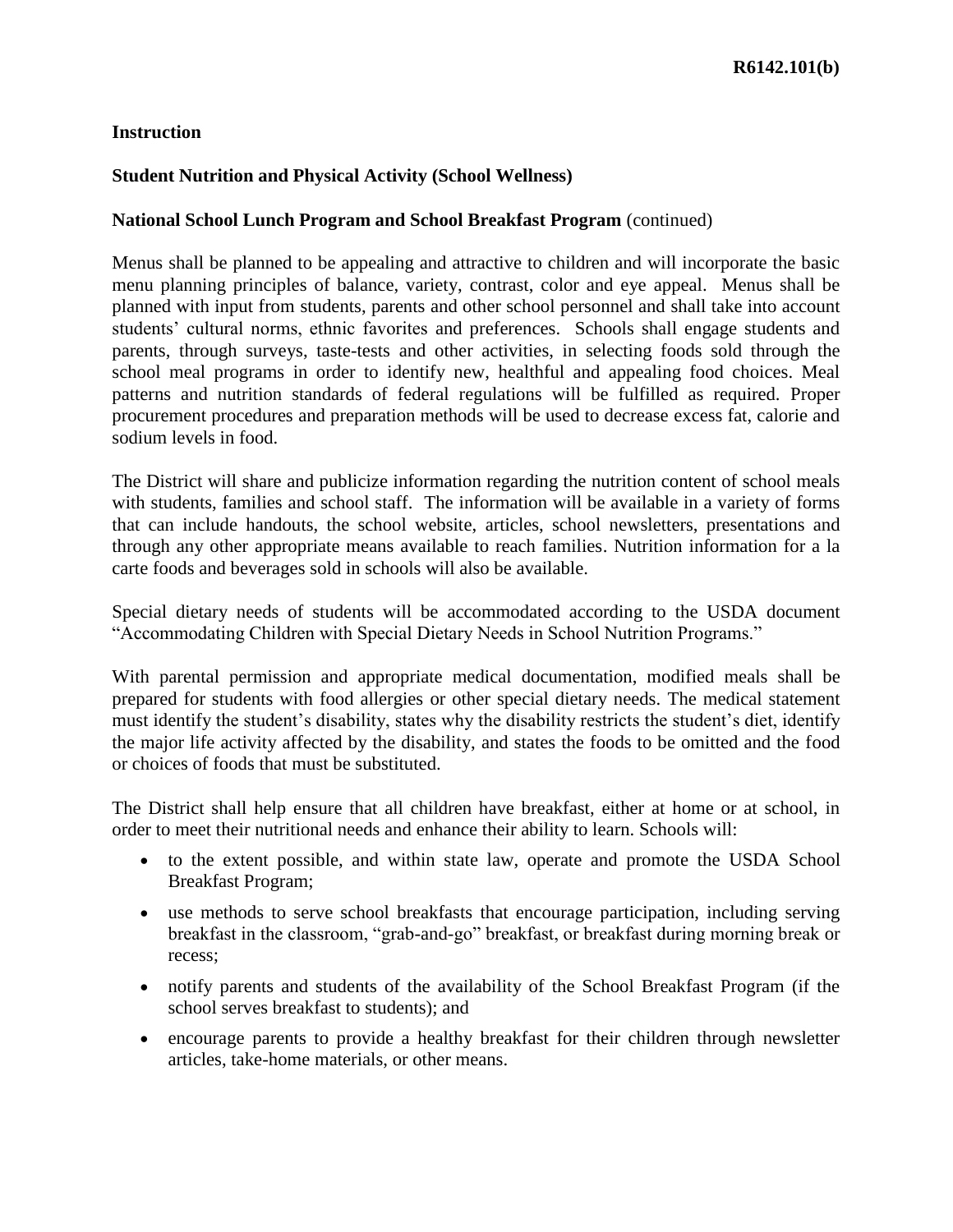## **Student Nutrition and Physical Activity (School Wellness)**

#### **National School Lunch Program and School Breakfast Program** (continued)

- Inform families of the availability and location of Summer Food Service Program meals in accordance with the Healthy, Hunger-Free Kids Act of 2010. Schools in which more than 50 percent of students are eligible for free or reduced-price school meals will sponsor the Summer Food Service Program when feasible.
- Provide the After School Meal Program, when it becomes available, in accordance with the Healthy Hunger-Free Kids Act of 2010.

### **Cafeteria A La Carte Sales**

The school food service program must follow the Connecticut Nutrition Standards when determining the items for a la carte sales. All beverages sold to students in school meals and as a la carte sales must meet the requirements of state statute and USDA requirements for a la carte foods.

At all times when food is available for purchase by students during the school day, nutritious and low-fat foods must also be available for sale at the same time. These foods may include, but shall not be limited to, low-fat dairy products and fresh or dried fruit.

All snacks and a la carte foods must meet USDA Smart Snacks Standards.

In accordance with Connecticut State Statute, the sale of beverages, as part of school meals and as a la carte sales, shall be limited to the following five categories:

- 1. milk, low-fat (1%) unflavored or nonfat which may be flavored or unflavored but contains no artificial sweeteners and no more than 4 grams of sugar per fluid ounce; (federal regulation require non-fat or  $1\%$  low fat milk)\*
- 2. nondairy milks, such as soy or rice milk, which may be flavored or unflavored but contains no artificial sweeteners, no more than 4 grams of sugar per fluid ounce, no more than 35% of calories from fat per serving, and no more than 10% of calories from saturated fat per serving;\*
- 3. 100% fruit or vegetable juice or combination of such juices, containing no added sugars, sweeteners, or artificial sweeteners;\*
- 4. beverages that contain only water and fruit or vegetable juice and have no added sugars, sweeteners, or artificial sweeteners; and\*
- 5. water, which may be flavored but must contain no added sugars, sweeteners, artificial sweeteners, or caffeine.\* *(Note: The Federal Healthy, Hunger-Free Kids Act of 2010 requires schools to make free portable water available where meals are served for schools participating in the federal and school lunch program.)*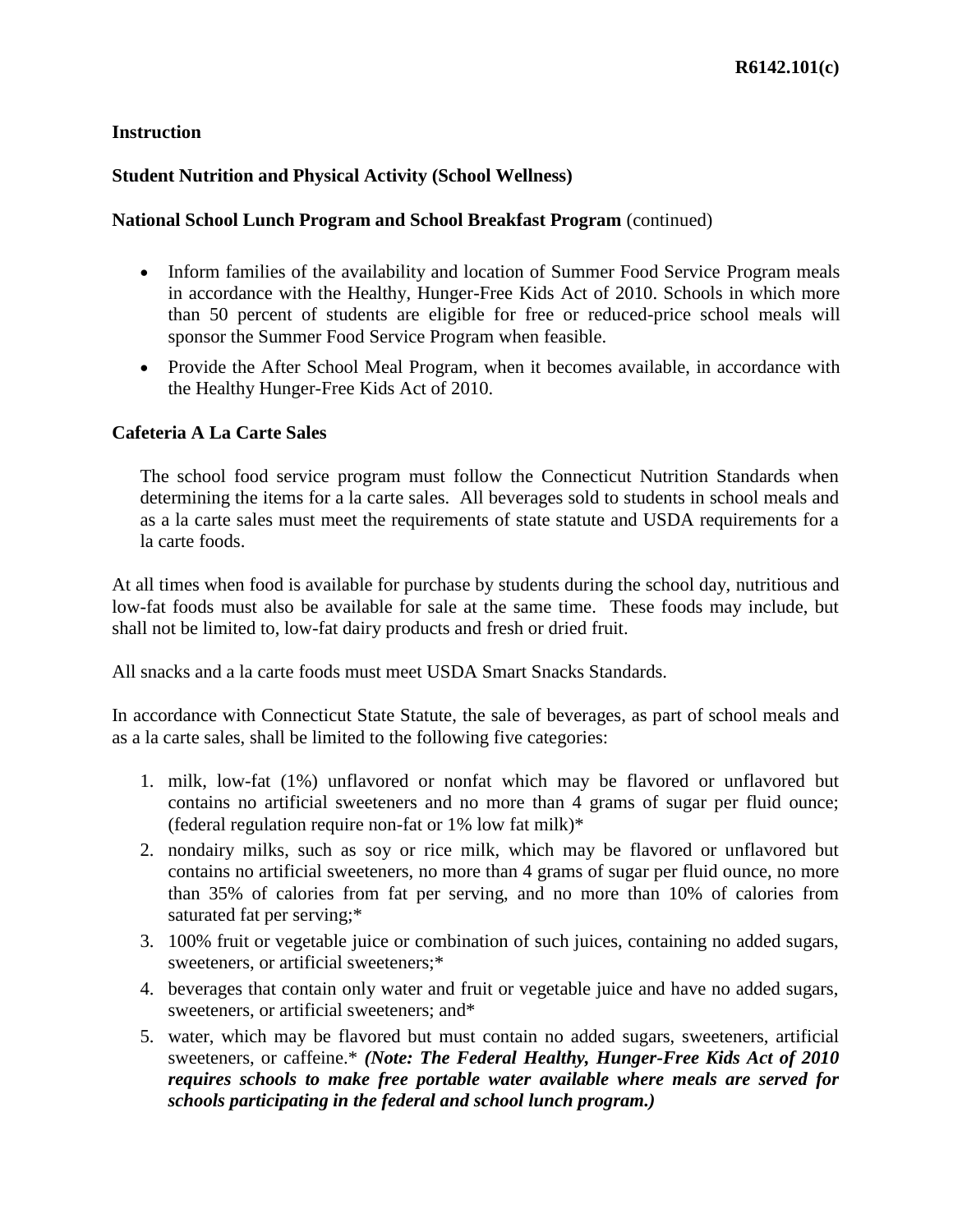## **Student Nutrition and Physical Activity (School Wellness)** (continued)

#### **Lunchroom Climate**

A lunchroom environment that provides students with a relaxed, enjoyable climate shall be developed. It is encouraged that the lunchroom environment be a place where students have:

- adequate space to eat and pleasant surroundings;
- appropriate supervision; and
- convenient access to hand washing facilities before meals.

### **Meal Schedules**

Meal periods shall be scheduled at appropriate hours. In compliance with federal regulations, lunch must be scheduled between 10:00 a.m. and 2:00 p.m. in all schools. Pursuant to state statute, schools are required to provide all full day students a daily lunch period of not less than 20 minutes. Activities such as tutoring, clubs or organizational meetings or activities shall not be scheduled during meal times unless students may eat during such activities.

### **Qualifications of Food Service Staff**

Qualified nutrition professionals shall administer the school meal programs. As part of the school district's responsibility to operate a food service program, continuing professional development shall be provided for all nutrition professionals in schools. Such training shall involve all individuals working in the cafeteria, including monitors, so that all are aware of the requirements of the school wellness policy. Staff development programs shall include appropriate certification and/or training programs for school food service directors, managers and cafeteria workers, according to their levels of responsibility. (See USDA's Professional Standards for School Nutrition Professionals website.)

### **Training for Food Service Staff**

All food service personnel, including volunteers and monitors, shall have adequate pre-service training in food service operations and regularly participate in professional development activities that address requirements for Child Nutrition Programs, menu planning and preparation, food safety, strategies for promoting healthy eating behaviors and other appropriate topics.

### **Summer Food Service Program**

Schools in which more than 50 percent of students are eligible for free or reduced-price school meals shall/may sponsor the Summer Food Service Program for at least six weeks between the last day of the academic school year and the first day of the following school year, and preferably throughout the entire summer vacation.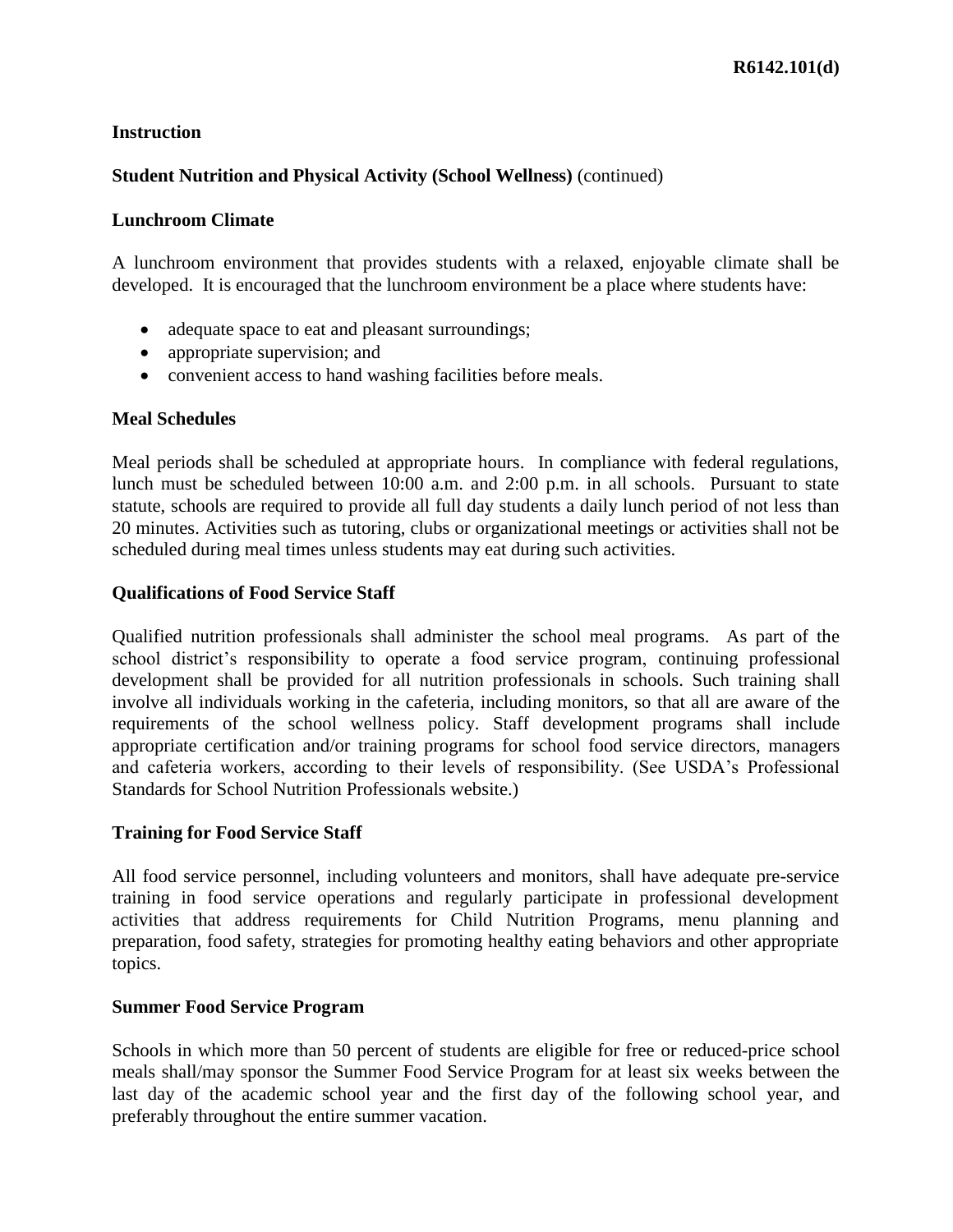## **Student Nutrition and Physical Activity (School Wellness)** (continued)

### **Other Foods Offered or Sold**

To create a school environment that supports the promotion of healthy food and beverage choices for children, it is important to consider all venues where food and beverages are consumed or sold. The Connecticut Nutrition Standards apply to all food served to students on school premises, including but not limited to, cafeteria a la carte sales, vending machines, school stores, fundraisers, activities and classroom snacks. All beverages sold or served to students at school shall meet the requirements of state statute and federal regulations, whichever are stricter, at all times. However, beverages not meeting the requirements of state statute and foods not meeting the Connecticut Nutrition Standards may be sold or served at the location of an event occurring after the end of the regular school day or on the weekend provided they are not sold from a vending machine or school store. The District strongly encourages the sale or distribution of nutrient-dense foods, such as fruits, vegetables, whole grains, low-fat dairy, lean meats and legumes.

Pursuant to state statute (CGS 10-221p), whenever any group makes foods available for purchase in a school during the school day, low-fat dairy products and fresh or dried fruits must also be available in the school at the same time for purchase by students. "Foods available for purchase" include, but are not limited to, foods sold in cafeterias, vending machines, school stores, fundraisers and any other food sales during the school day. This includes the following:

- If a snack machine with food items is available for use by students during the school day, the school must also have non-fat or low-fat dairy products and fresh or dried fruit available for purchase. When the snack machine is operating outside of cafeteria hours, schools must make alternate provisions to offer non-fat or low-fat dairy products and fresh or dried fruit for sale at the same time.
- School stores that sell food to students must ensure that non-fat or low-fat dairy products and fresh or dried fruit are available for purchase either in the store itself or elsewhere in the school, while the school store is selling food.

#### **Access to Drinking Water**

The Federal Healthy Hunger Free Kids Act of 2010 requires schools to make free portable water available where meals are served for schools participating in the Federal School Lunch Program.

Outside of the cafeteria and meal times, students and staff will have access to safe, fresh drinking water throughout the school day. Fluoridated or bottled water that does not contain added sugars, sweeteners, artificial sweeteners, or caffeine, should be made available for purchase by students and staff.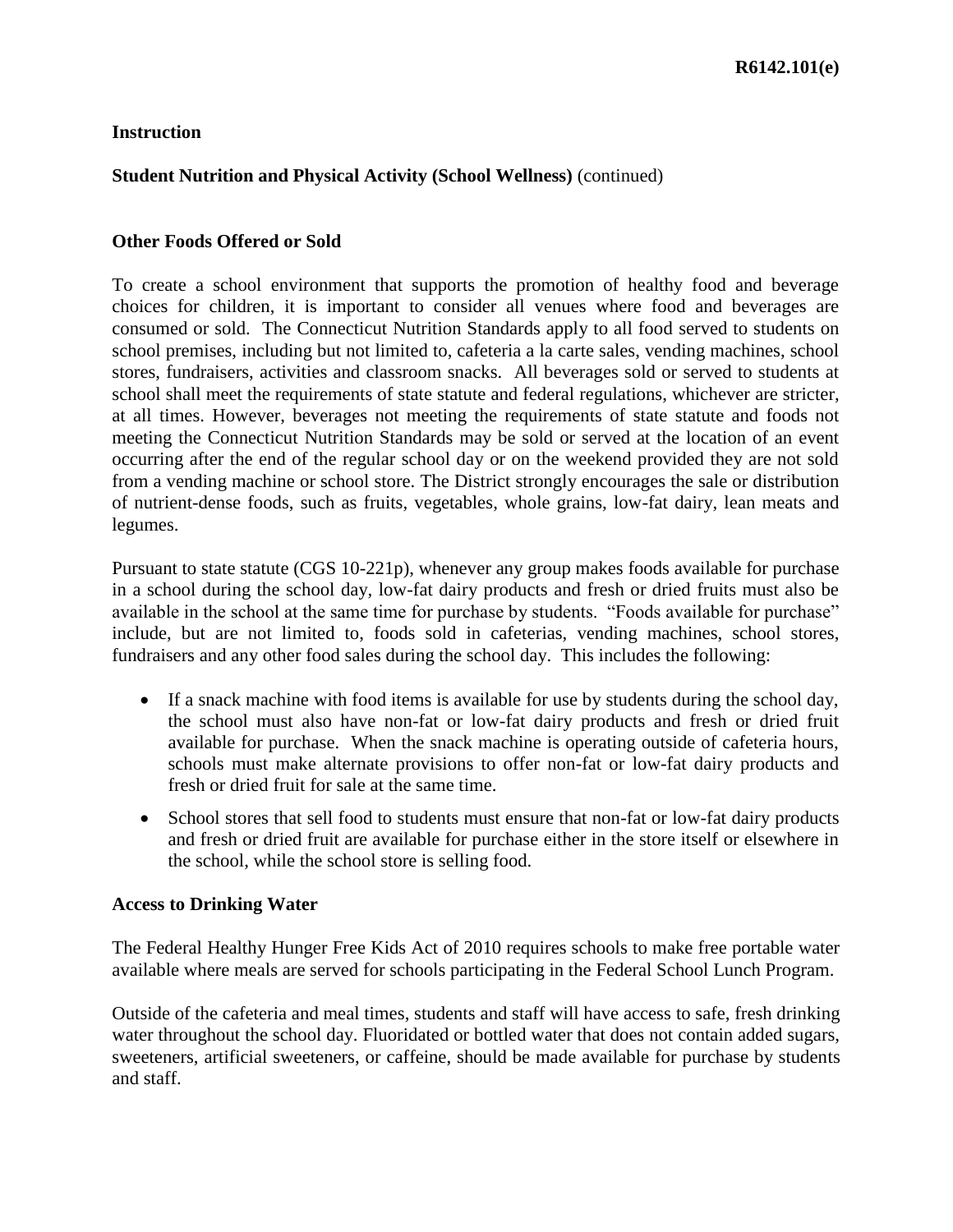### **Student Nutrition and Physical Activity (School Wellness)**

#### **Foods Brought Into School**

The District shall encourage families to pack healthy lunches and snacks and to refrain from including beverages that do not meet the requirements of state statute or foods that do not meet the District's nutrition standards. Classroom snacks if provided to all children, must only include healthy choices that meet the state requirements for allowable beverages and the District's nutrition standards.

District policy is that the foods will/should also meet the Smart Snacks standards and the Connecticut Healthy Food Certification standards.

If food is brought from home to be shared with other students, the District shall develop procedures to ensure that all food is safe.

#### **Sharing of Foods**

Schools shall discourage students from sharing their foods or beverages with one another during meal or snack times, given concerns with allergies and other restrictions on some children's diets.

#### **Fundraising**

School fundraising activities shall not involve food or beverages or shall only use foods that meet the Connecticut Nutrition Standards and beverages that meet the requirements of state statute and federal regulations. However, food items that do not meet the Connecticut Nutrition Standards and beverages not meeting the requirements of state statute and federal regulations can be sold as fundraisers on school premises if they are sold at the location of an event occurring after the end of the regular school day or on the weekend, provided they are not sold from a vending machine or school store. Schools shall encourage fundraising activities that promote physical activity. The District shall make available to students, parents, teachers and school groups a list of ideas for acceptable fundraising activities, such as healthy foods and beverages or alternate nonfood fundraisers.

Competition with nutritious meals served by the school food services operations must be minimized. Income from any competitive foods or beverages sold from 30 minutes prior to the start of any state or federally subsidized milk or meal program until 30 minutes after the end of the program must accrue to the food service account.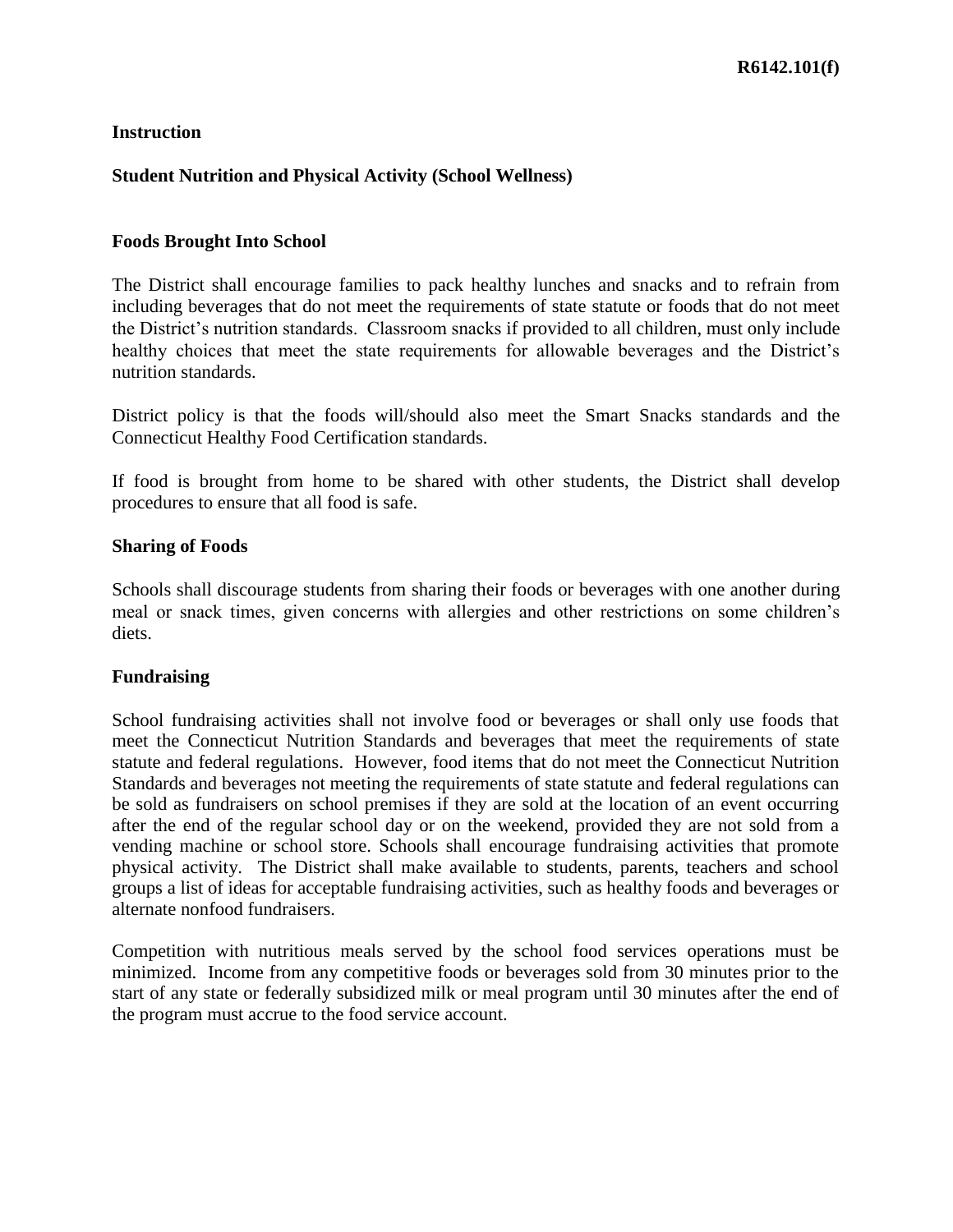## **Student Nutrition and Physical Activity (School Wellness)**

#### **Concessions**

Food items that do not meet the Connecticut Nutrition Standards and beverages that do not meet the requirements of state statute and federal regulations can be sold at concessions operated at the location of an event that occurs after the school day or on the weekend, provided they are not sold from a vending machine or school store. Organizations operating concessions at school functions after school or on weekends should include at least some healthy food choices in their offerings. It is recommended that groups market these healthy options at a lower profit margin to encourage selection by students.

#### **Teacher-to-Student Incentives and Punishments**

Teachers and staff shall not to use foods or beverages as rewards for academic performance or good behavior, unless this practice is allowed by a student's individualized education plan (IEP). The use of sugar-sweetened beverages or candy as a classroom reward at any school is not appropriate. Alternative rewards shall be developed and promoted.

Schools shall not withhold foods or beverages (including food served through school meals) as a punishment.

#### **Student Nutrition Education and Promotion**

Nutrition education and promotion shall be offered as part of a planned, ongoing, systematic, sequential, standards-based, comprehensive school health education program designed to provide students with the knowledge and skills necessary to promote and protect their health. Nutrition education shall use national or state-developed standards, such as the Connecticut State Department of Education's Healthy and Balanced Living Curriculum Framework. The District shall develop and implement a comprehensive, developmentally appropriate, curriculum approach to nutrition in all grades. Students shall be able to demonstrate competency through application of knowledge, skill development and practice.

The nutrition education program shall focus on students' eating behaviors, be based on theories and methods proven effective by published research, and be consistent with the state's/district's comprehensive school health education standards/guidelines/curriculum framework. Nutrition themes include but are not limited to:

- My Plate and the Dietary Guidelines for Americans (Healthy Eating Plan)
- Healthy heart choices
- $\bullet$  Sources and functions of major nutrients
- $\div$  Guide to a healthy diet
- $\mathbf{\hat{\Sigma}}$  Diet and disease
- Understanding calories
- $\div$  Healthy snacks
- Identify and limit foods of low nutrient density
- $\div$  Food labels
- $\div$  Multicultural influences
- Serving sizes
- $\triangle$  Proper food safety and sanitation
- Body-size acceptances, healthy weight and dangers of unhealthy weight-control practices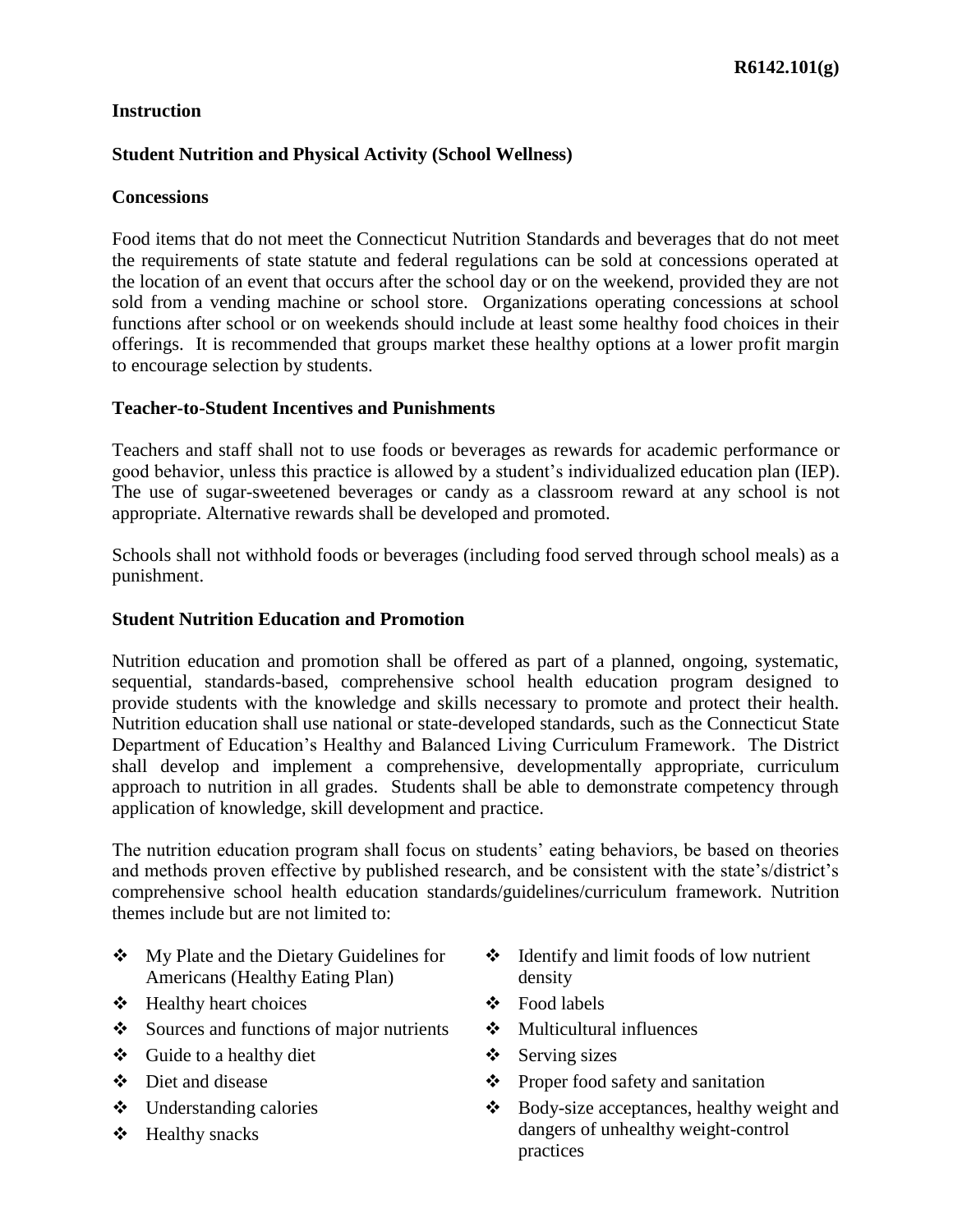#### **Student Nutrition and Physical Activity (School Wellness)**

#### **Student Nutrition Education** (continued)

The District nutrition policy reinforces nutrition education to help students practice these themes in a supportive school environment. Nutrition education shall also be included in other classroom content areas such as math, science, language arts, social sciences, family and consumer sciences and elective subjects. Instructional staff is encouraged to integrate nutritional themes into daily lessons when appropriate, to reinforce and support health messages.

The school District shall assess all nutrition education lessons and materials for accuracy, completeness, balance and consistency with the state's/district's educational goals and curriculum standards. Materials developed by food marketing boards or food corporations that contain any commercial or branded messages shall not be used.

#### **Educational Reinforcement**

School instructional staff members shall collaborate with agencies and groups conducting nutrition education in the community to send consistent messages to students and their families. Guest speakers and performers invited to address students shall receive appropriate orientation to relevant district policies. School staff members shall be encouraged to coordinate with other agencies and community groups to provide opportunities for student volunteer work related to nutrition, such as assisting with food recovery efforts and preparing nutritious meals for housebound people. School officials shall disseminate information to parents, students and staff members about community programs that offer nutrition assistance to families.

#### **Nutrition Promotion**

The school District shall conduct nutrition education activities and promotions that involve parents, students and the community. The District shall participate in programs that promote and reinforce student health, such as Team Nutrition and the Healthier US School Challenge. The school team responsible for planning nutrition activities shall ensure interdisciplinary collaboration by including school food service, school nurses, health and physical education teachers, family and consumer sciences teachers, and other appropriate school staff members.

#### **Consistent Health Messages**

Students shall receive positive, motivating messages, both verbal and nonverbal, about healthy eating and physical activity throughout the school environment. All school personnel shall help reinforce these positive messages. Foods and beverages sold or served at school shall not contradict healthy eating messages. The school district shall not use practices that contradict messages to promote and enjoy physical activity; for example, withholding recess or using physical activity as punishment (e.g., running laps, doing pushups).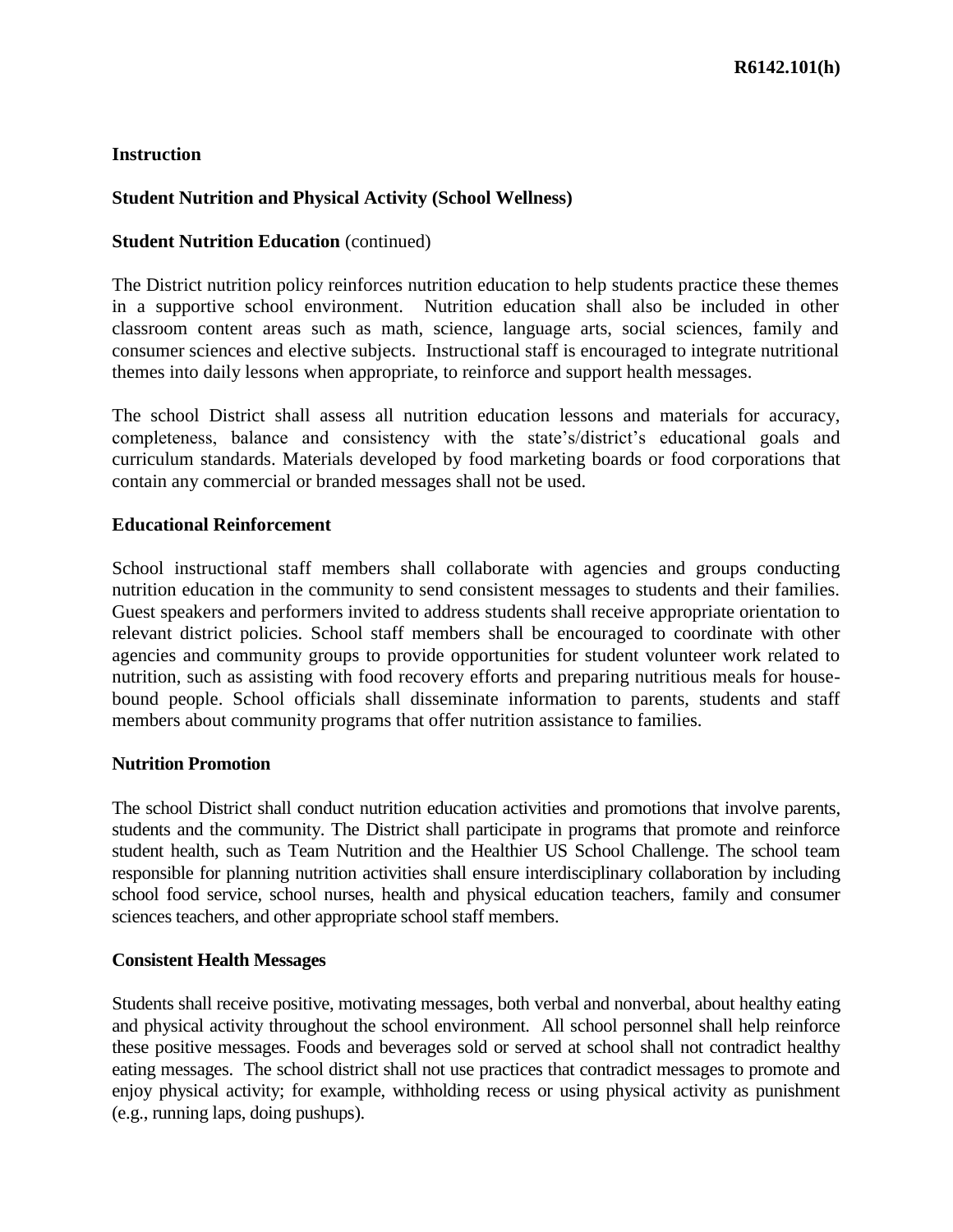#### **Student Nutrition and Physical Activity (School Wellness)**

#### **Food and Beverage Marketing in Schools**

The District is committed to providing a school that ensures opportunities for all students to practice healthy eating and physical activity behaviors throughout the school day while minimizing commercial distractions. The District strives to teach students how to make informed choices about nutrition, health and physical activity. These efforts will be weakened if students are subjected to advertising on district property that contains messages inconsistent with the health information the District is imparting through nutrition education and health promotion efforts. Any foods and/or beverages marketed or promoted to students on the school campus during the school day will meet or exceed the USDA Smart Snacks in School Nutrition standards.

Food and beverage marketing is defined as advertising and other promotions in schools. Food and beverage marketing often includes an oral, written, or graphic statement made for the purpose of promoting the sale of a food or beverage product made by the producer, manufacturer, seller, or any other entity with a commercial interest in the product. This term includes, but is not limited to the following:

- Brand names, trademarks, logos or tags, except when placed on a physically present food or beverage product or its container.
- Displays such as on vending machine exteriors.
- Corporate brand, logo, name or trademark on school equipment, such as marquees, message boards, scoreboards or backboards.
	- (**Note:** Immediate replacement of these items are not required; however, districts will replace or update scoreboards or other durable equipment when contracts are up for renewal or to the extent that it is financially possible over time so that items are in compliance with the marketing policy.)
- Corporate brand, logo, name or trademark on cups used for beverage dispensing, menu boards, coolers, trash cans and other food service equipment; as well as on posters, book covers, pupil assignment books or school supplies displayed, distributed, offered or sold by the District.
- Advertisements in school publications or school mailings.
- Free product samples, taste tests or coupons of a product, or free samples displaying advertising of a product.

As the District Nutrition Services/Athletics Department/PTA/PTO review existing contracts and considers new contracts, equipment and product purchasing and/or replacement, decisions should reflect the applicable marketing guidelines established by the District wellness policy.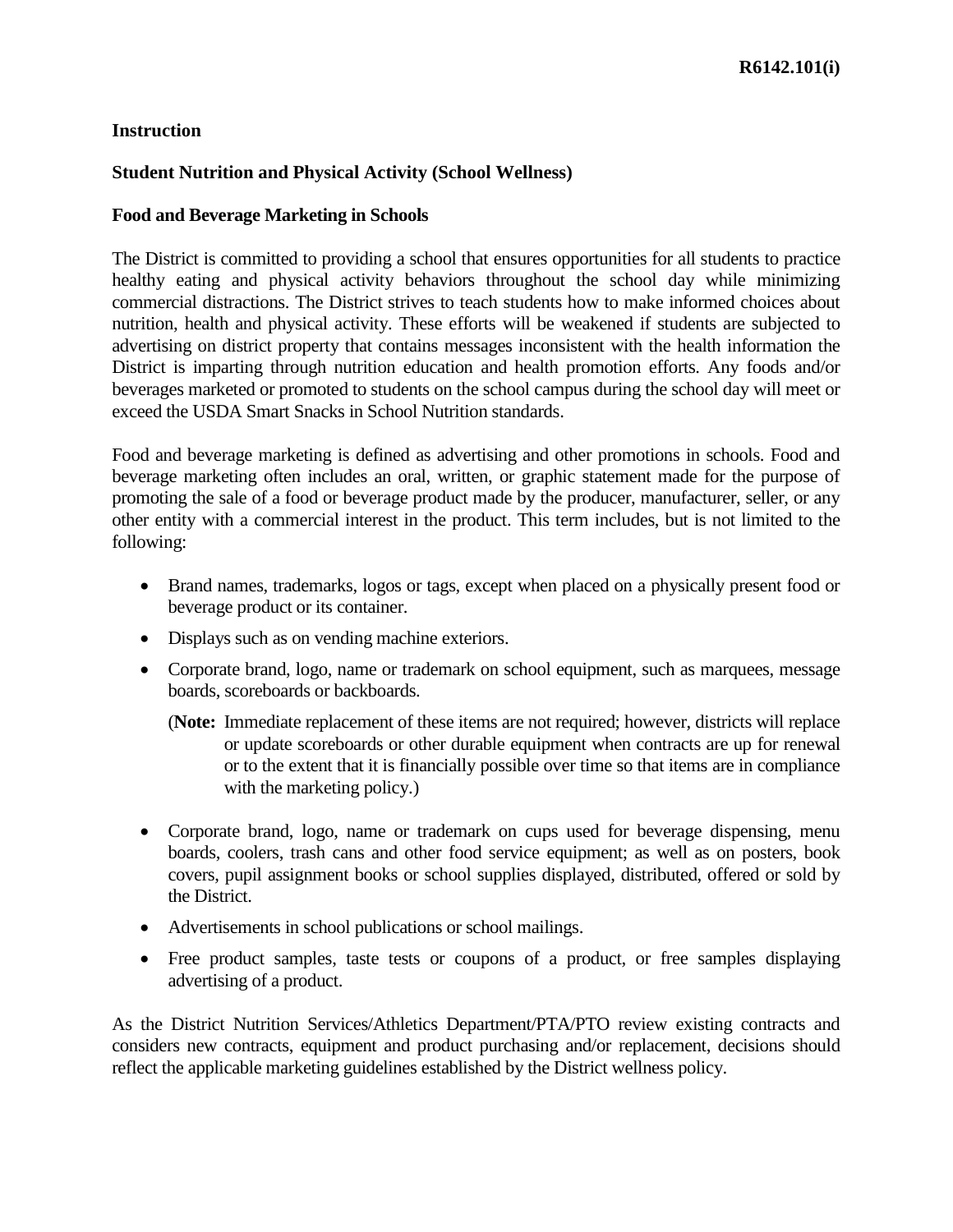## **Student Nutrition and Physical Activity (School Wellness)**

## **Staff Wellness**

## **Staff as Role Models**

The school district shall build awareness among teachers, food service staff, coaches, nurses and other school staff members about the importance of nutrition, physical activity and body-size acceptance to academic success and lifelong wellness. School staff members shall be encouraged to model healthy eating and physical activity behaviors.

### **Education Links with School**

The nutrition education program links with school meal programs, other school foods, and nutrition-related community services that occur outside the classroom or that link classroom nutrition education to the larger school community, such as school gardens, cafeteria-based nutrition education and after-school programs. Nutrition education shall be offered in the school cafeteria and classroom, with coordination between school food service and teachers. The district shall link nutrition education with other coordinated school health initiatives.

### **Professional Development for Teachers**

The District shall include appropriate training for teachers and other staff members. Staff members responsible for nutrition education shall be adequately prepared and shall regularly participate in professional development activities to effectively deliver the nutrition education program as planned. Preparation and professional development activities shall provide basic knowledge of nutrition, combined with the development of skills and adequate time to practice skills in program-specific activities. Training shall include instructional techniques and strategies designed to promote healthy eating behaviors. Staff members providing nutrition education shall not advocate dieting behaviors or any specific eating regimen to students, other staff members or parents.

### **Staff Wellness**

The District highly values the health and well-being of every staff member and shall plan and implement activities and policies that support personal efforts by staff members to maintain a healthy lifestyle and that encourage staff members to serve as role models.

### **Partnering with Community Organizations**

Schools shall partner with community organizations (e.g., local businesses, faith-based organizations, libraries, local health departments, local colleges and their students, and local health care providers) to provide consistent health messages and support school-based activities that promote healthy eating and physical activity.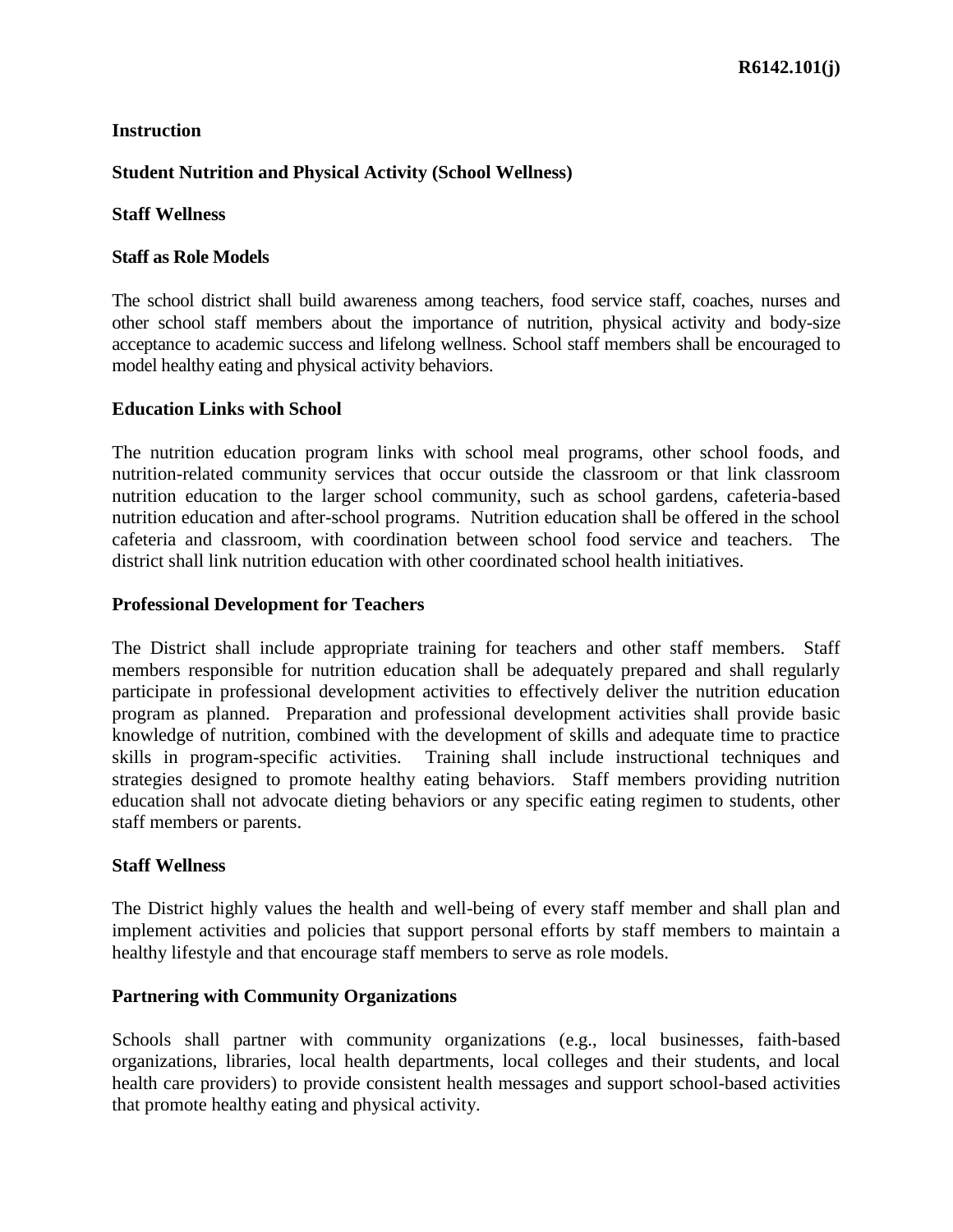## **Student Nutrition and Physical Activity (School Wellness)**

### **Staff Wellness**

### **Engaging Students**

Schools shall consider student needs in planning for a healthy school environment. Students shall be asked for input and feedback through the use of student surveys and other means, and attention shall be given to their comments. Key health messages shall be promoted by coordinating classroom and cafeteria, and through planned promotions such as health fairs, nutrition initiatives, programs and contests.

### **Parent Nutrition Education**

The District shall encourage family involvement to support and promote healthy eating and physical activity habits. The District shall support families' efforts to provide a healthy diet and daily physical activity for their children through effective two-way communication strategies that allow sharing of information from school to home and from home to school.

Nutrition education will be provided to parents beginning at the elementary or pre-k level. The goal will be to continue to educate parents throughout the elementary, middle and high school levels. Nutrition education may be provided in the form of handouts, postings on the District website or presentations that focus on nutritional value and healthy lifestyles. Additional strategies are suggested in the Connecticut State Department of Education's "Action Guide for School Nutrition and Physical Activity Policies" (page 139) at: [http://www.sde.ct.gov/sde/cwp/view.asp?a=2626&q=320754#Action.](http://www.sde.ct.gov/sde/cwp/view.asp?a=2626&q=320754#Action)

The District shall provide information about physical education and other school-based physical activity opportunities before, during and after the school day, and shall support families' efforts to provide their children with opportunities to be physically active outside of school. Such supports shall include sharing information about physical activity and physical education through a website, newsletter or other take-home materials, special events or physical education homework.

### **Family and Community Involvement**

In order to promote family and community involvement in supporting and reinforcing nutrition education in the schools, the building Principal is responsible for ensuring:

- 1. Nutrition education materials and cafeteria menus are sent home with students;
- 2. Parents are encouraged to send healthy snacks/meals to school;
- 3. Parents and other family members are invited to periodically eat with their student in the cafeteria;
- 4. Families are invited to attend exhibitions of student nutrition projects or health fairs;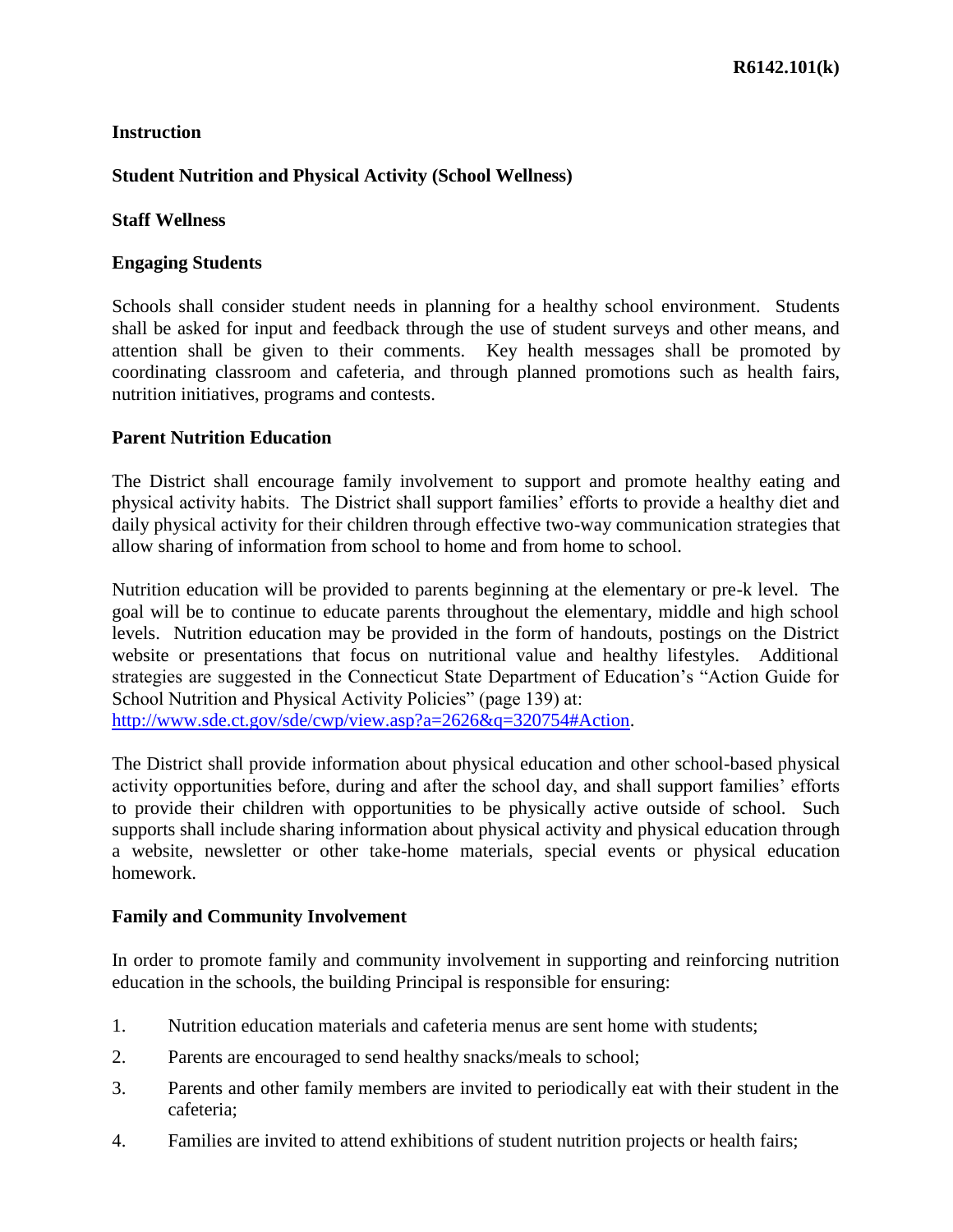## **Student Nutrition and Physical Activity (School Wellness)** (continued)

#### **Family and Community Involvement** (continued)

- 5. Nutrition education workshops and screening services are offered;
- 6. Nutrition education homework that students can do with their families is assigned (e.g., reading and interpreting food labels, reading nutrition-related newsletters, preparing healthy recipes, etc.);
- 7. School staff collaborate with agencies and groups conducting nutrition education in the community to send consistent messages to students and their families; and
- 8. School staff are encouraged to cooperate with other agencies and community groups to provide opportunities for student volunteer or paid work related to nutrition, as appropriate.

Many additional strategies are found in the "Action Guide for School Nutrition and Physical Activity Policies." (page 141)

### **School District Wellness Committee (District Health Advisory Council)**

With the purposes of monitoring the implementation of the District's policy, evaluating policy progress, serving as a resource to school sites, and revising the policy as necessary, a Districtwide representative wellness committee shall be established and maintained or the District shall work within an existing school health committee.The committee will meet a minimum of four times annually to establish goals for and oversee school health and safety policies and programs, including development, implementation and periodic review and update of the District level wellness policy (wellness policy). Committee membership will represent all school levels and include to the extent possible, but not be limited to:

- District Food Service Coordinator
- Parent representative from each school level
- Student representative from each school level
- Staff member representative from each school level
- Administrative Representatives, (Principal, Assistant principal)
- Physical Education and Health Program Leader
- $\bullet$  School health professionals (nurses, physicians, dentists)
- Health Education Coordinator/Teacher
- Physical Education Coordinator/Teacher
- Other individuals appropriate to the evaluation process
- Board of Education Members
- Any interested member of the public
- Mental health and social services staff (school counselors, psychologists, social workers, psychiatrists)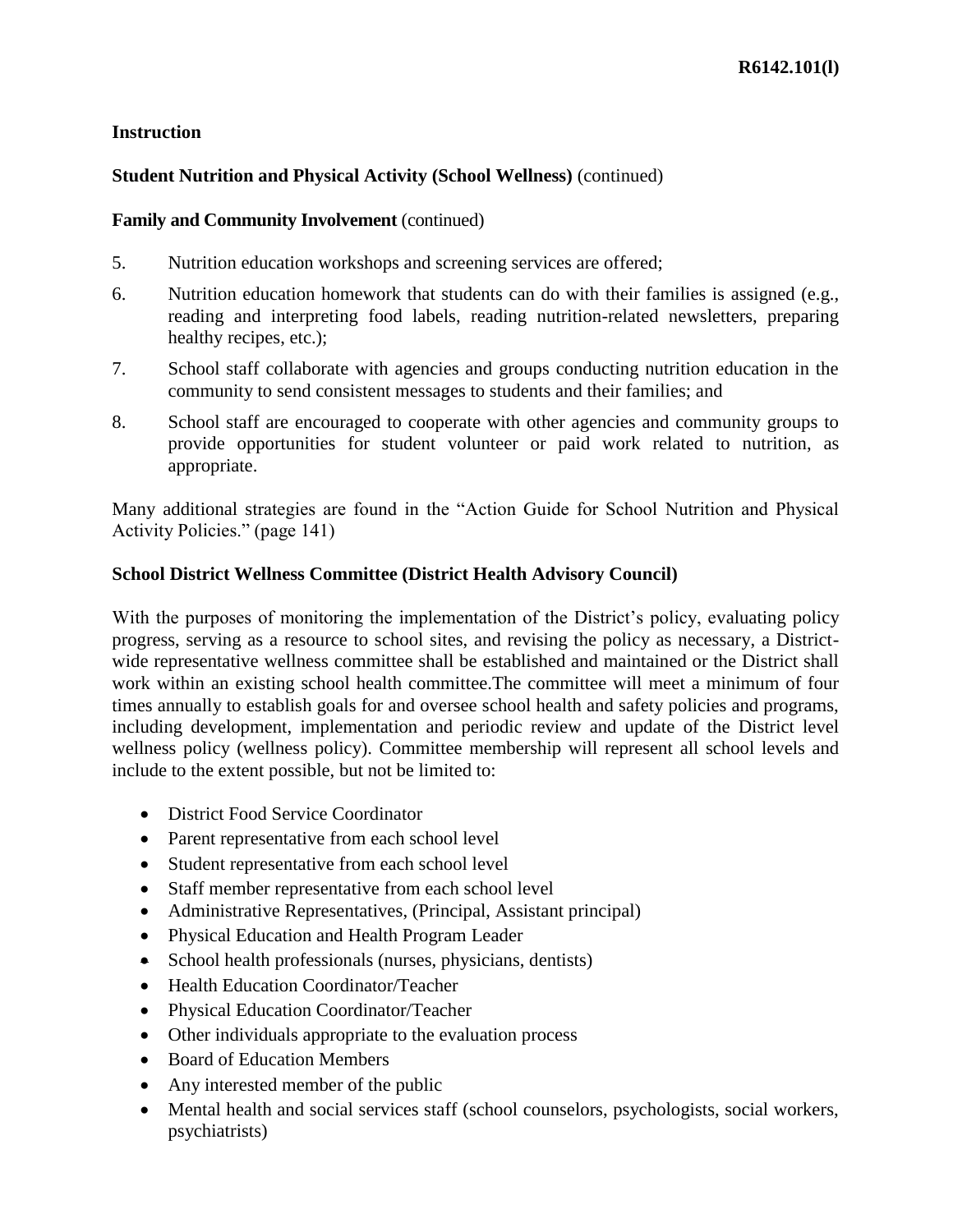#### **Student Nutrition and Physical Activity (School Wellness)**

#### **School District Wellness Committee (District Health Advisory Council)** (continued)

The Superintendent, or his/her designee, will convene the District Wellness Committee and facilitate development of and updates to the wellness policy, and will ensure each school's compliance with the policy. Each school will designate a school wellness policy coordinator, who will ensure compliance with the policy.

#### **Wellness Policy Implementation, Monitoring, Accountability & Community Engagement**

#### **Implementation**

The District will develop and maintain a plan for implementation to manage and coordinate the execution of this wellness policy. The plan delineates roles, responsibilities, actions and timelines specific to each school; as well as specific goals and objectives for nutrition standards for all foods and beverages available on the school campus, food and beverage marketing, nutrition promotion and education, physical activity, physical education and other school-based activities that promote student wellness. It is recommended that the school use the Healthy Schools Program online tools to complete a school-level assessment based on the Centers for Disease Control and Prevention's School Health Index, create an action plan that fosters implementation and generate an annual progress report.

#### **Recordkeeping**

The District will retain records to document compliance with the requirements of the wellness policy at the District's Administrative Offices. Documentation maintained in this location will include but will not be limited to:

- The written wellness policy;
- Documentation demonstrating that the policy has been made available to the public;
- Documentation of efforts to review and update the Local Schools Wellness Policy; including an indication of who is involved in the update and methods the District uses to make stakeholders aware of their ability to participate on the District Wellness Committee;
- Documentation to demonstrate compliance with the annual public notification requirements;
- The most recent assessment on the implementation of the local school wellness policy;
- Documentation demonstrating the most recent assessment on the implementation of the Local School Wellness Policy has been made available to the public.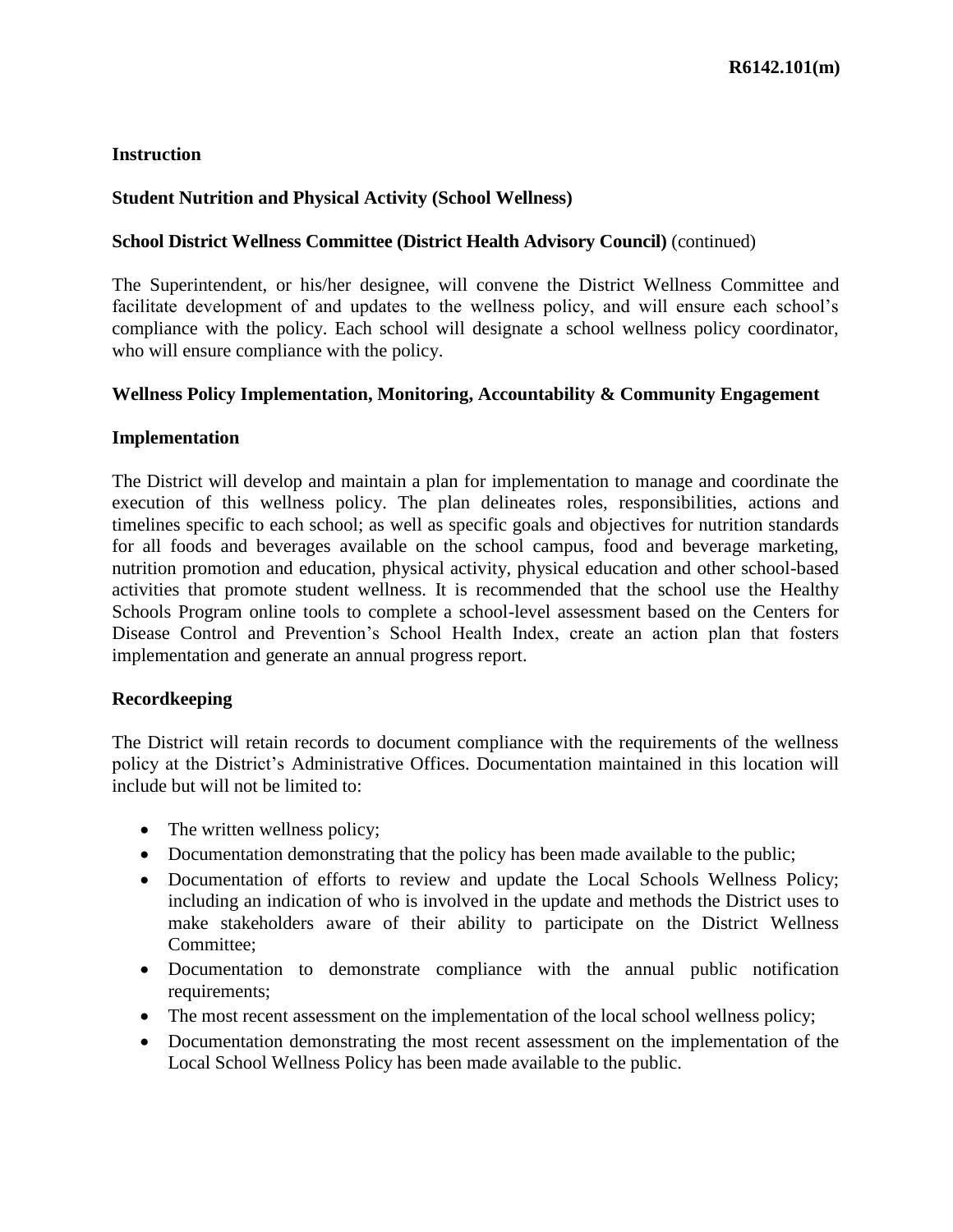### **Student Nutrition and Physical Activity (School Wellness)** (continued)

### **Annual Notification of Policy**

The District will actively inform families and the public each year of basic information about this policy, including its content, any updates to the policy and implementation status. The District will make this information available via the District website and/or district-wide communications. The District will provide as much information as possible about the school nutrition environment. This will include a summary of the District's (or schools') events or activities related to wellness policy implementation. Annually, the District will also publicize the name and contact information of the District/school officials leading and coordinating the committee, as well as information on how the public can get involved with the school wellness committee.

#### **Triennial Progress Assessments**

At least once every three years, the District will evaluate compliance with the wellness policy to assess the implementation of the policy and include;

- The extent to which schools under the jurisdiction of the District are in compliance with the wellness policy; and
- A description of the progress made in attaining the goals of the District's wellness policy.

The position/person responsible for managing the triennial assessment and contact information is (Kim Kelley, Assistant Principal, 25 School Drive, Marlborough, CT, 860-295-6220). The District Wellness Committee, in collaboration with individual schools, will monitor schools' compliance with this wellness policy. The school will actively notify households/families of the availability of the triennial progress.

#### **Revisions and Updating of the Policy**

The District Wellness Committee will modify the wellness policy based on the results of the triennial assessments and/or as District priorities change; community needs change; wellness goals are met; new health science, information, and technology emerges; and new Federal or state guidance or standards are issued. **The wellness policy will be assessed and updated as indicated at least every three years, following the triennial assessment.**

#### **Community Involvement**

The District will actively communicate ways in which representatives of the District Wellness Committee and others can participate in the development, implementation and periodic review and update of the wellness policy through a variety of means. The district will inform parents of the improvements that have been made to school meals and compliance with school meal standards, availability of child nutrition programs and how to apply, and a description of and compliance with Smart Snacks in School nutrition standards. The District will use electronic mechanisms, such as the District's website, as well as non-electronic mechanisms, such as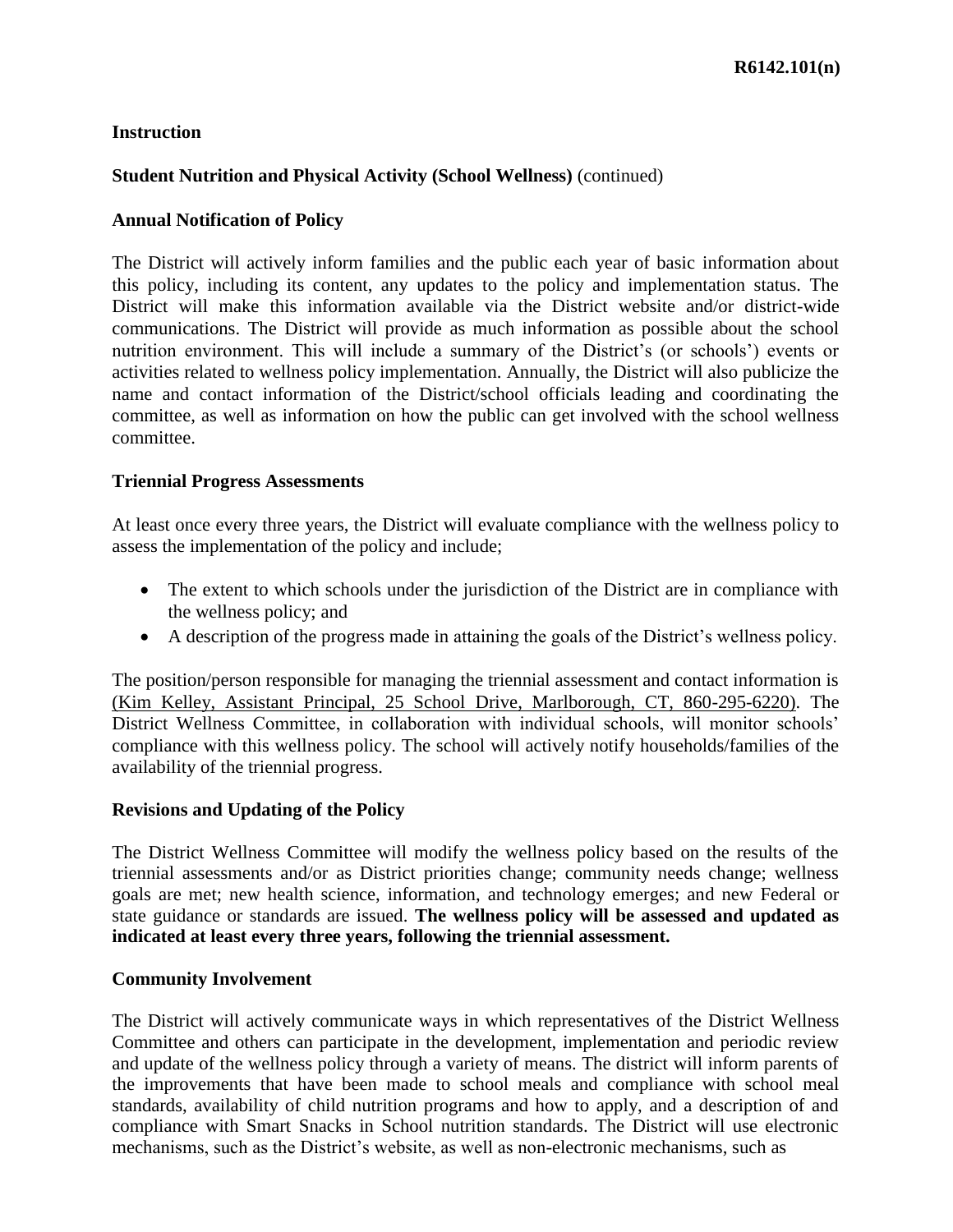## **Student Nutrition and Physical Activity (School Wellness)** (continued)

### **Community Involvement** (continued)

newsletters, presentations to parents, or sending information home to parents, to ensure that all families are actively notified of the content of, implementation of, and updates to the wellness policy, as well as how to get involved and support the policy. The District will ensure that communications are culturally and linguistically appropriate to the community, and accomplished through means similar to other ways that the District and individual schools are communicating important school information with parents.

The District will actively notify the public about the content of or any updates to the wellness policy annually at a minimum. The District will also use these mechanisms to inform the community about the availability of the annual and triennial reports.

### **District Nutrition Standards**

The District strongly encourages the sale or distribution of nutrient-dense foods for all school functions and activities. Nutrient-dense foods are those foods that provide substantial amounts of vitamins and minerals with relatively few calories, such as fruits, vegetables, whole grains, low-fat dairy, lean meats and legumes. In an effort to support the consumption of nutrient-dense foods in the school setting the District will follow the beverage requirements of state statute and federal regulations, whichever are stricter, and has adopted the Connecticut Nutrition Standards governing the sale of food on school grounds. Sites are encouraged to study these standards and must develop building policy using the following Connecticut Nutrition Standards and state beverage requirements as minimal guidelines.

### **Food:**

- 1. Any given food item offered for sale to students separately from reimbursable meals will:
	- meet the portion size requirements of the Connecticut Nutrition Standards and the USDA Nutrition Standards.
	- not contain any chemically altered fat substitutes and will meet the fat requirements of the Connecticut Nutrition Standards.
	- meet the saturated fat requirements of the Connecticut Nutrition Standards.
	- meet the trans-fat requirements of the Connecticut Nutrition Standards.
	- not contain any artificial sweeteners or sugar alcohols and will meet the sugar requirements of the Connecticut Nutrition Standards.
	- meet the sodium requirements of the Connecticut Nutrition Standards and the USDA Nutrition Standards.
- 2. Foods and beverages will not contain caffeine, with the exception of trace amounts of naturally occurring substances.
- 3. Limit condiment use and provide low-fat, low-sugar and low-sodium varieties.
- 4. Increase choices of whole grains and foods containing fiber.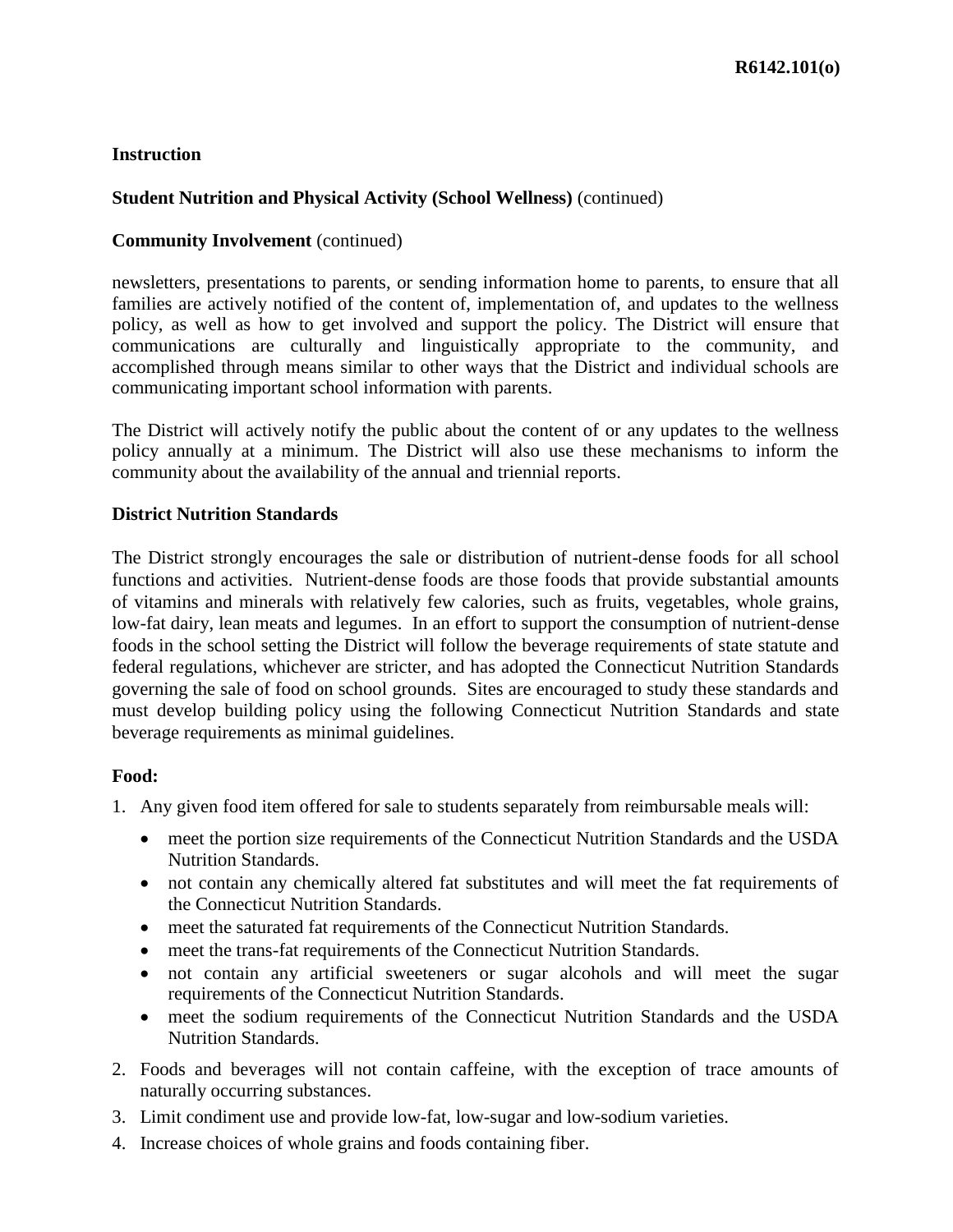# **Student Nutrition and Physical Activity (School Wellness)**

### **Food** (continued)

5. Encourage the consumption of nutrient-dense foods, e.g., whole grains, fresh fruits and vegetables, lean meats, legumes and low-fat dairy products.

*Note: Public Law 108-265, the Child Nutrition and WIC Reauthorization Act of 2004, requires that the district school wellness policy must include "nutrition guidelines for all foods available on the school campus during the school day, with the objectives of promoting student health and reducing childhood obesity." If the district does not adopt the preceding standards, it must develop specific nutrition standards that address what foods can be sold or served to students during the school day.*

## **Candy:**

Candy and gum (including sugarless candy and sugarless gum) can only be sold to students on school premises if they are sold at the location of an event that occurs after the school day or on the weekend, provided they are not sold from a vending machine or school store.

### **Beverages:**

- Pursuant to state statute, the sale of beverages to students on school premises shall be limited to the following five categories:
	- 1. milk, which may be flavored but contains no artificial sweeteners and no more than 4 grams of sugar per fluid ounce; (federal regulation requires milk to be non-fat or low-fat  $(1\%)^*$
	- 2. nondairy milk substitutes, such as soy or rice milk, which may be flavored but contains no artificial sweeteners, nonnutritive sweetening agents, sugar alcohols, added sodium, and no more than 4 grams of sugar per fluid ounce, no more than 35% of calories from fat per serving, and no more than 10% of calories from saturated fat per serving;\*
	- 3. 100% fruit or vegetable juice or combination of such juices, containing no added sugars, sweeteners, or artificial sweeteners;\*
	- 4. beverages that contain only water and fruit or vegetable juice and have no added sugars, sweeteners, or artificial sweeteners or sodium and that meet the healthy Hunger-Free Kids Act of 2010, P.L. 11-296, as may be amended from time to time;\* and;
	- 5. water, which may be flavored but must contain no added sugars, sweeteners, artificial sweeteners, sodium or caffeine.\*
- Portion sizes of the beverages specified above are limited to no more than 8 fluid ounces for students in grades K-5 inclusive and 12 fluid ounces for students in grades 6-12 inclusive, except water, which is unlimited.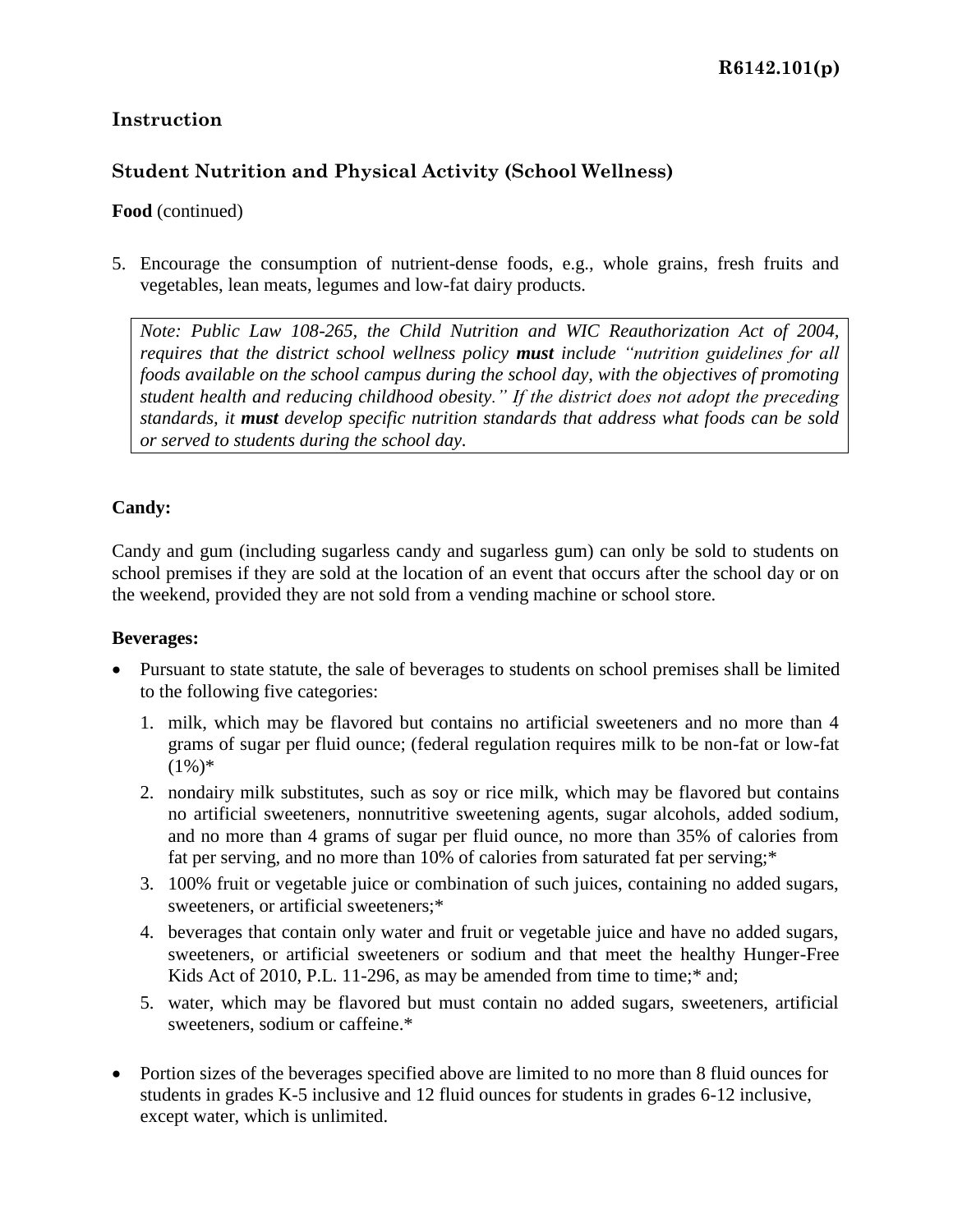### **Student Nutrition and Physical Activity (School Wellness)**

#### **Beverages** (continued)

- Vending sales of any beverages other than those listed as approved in state statute are not permitted on school grounds at any time.
- School store sales of any beverages other than those listed as approved in state statute are not permitted on school grounds at any time.
- The sale of any beverages that do not meet the requirements of state statute and federal regulations is allowed at the location of an event that occurs after the school day or on the weekend, provided they are not sold from a vending machine or school store.

#### **Guidelines for Food and Beverages Offered to Students at School**

The District encourages the use of nutrient-dense foods for all school functions and activities. Nutrient-dense foods are those foods that provide substantial amounts of vitamins and minerals and relatively few calories, such as fruits, vegetables, whole grains, low-fat dairy, lean meats and legumes. At any school function (parties, celebrations, feasts, sporting events, etc.) where foods and beverages are sold or served to students, healthy choices meeting the Connecticut Nutrition Standards and beverage requirements of state statute must be available. Some suggested foods and beverages are listed below. The list should be checked against the Connecticut Nutrition Standards developed by the State Department of Education and published annually, the state beverage statute, and the Department's online list of acceptable foods and beverages, which is updated quarterly.

- Raw/fresh vegetable sticks (e.g., carrots)/slices with low-fat dressing\* or yogurt dip\*
- Fresh fruit
- 100% fruit juices or 100% vegetable juices or combination of such juices\*
- Frozen 100% fruit juice pops\*
- Bottled water, without added sugars, sweeteners, artificial sweeteners or caffeine\*
- Dried fruits (raisins, banana chips, etc.) without added sugar, fat or salt\*
- Trail mix (dried fruits and nuts) $*$
- Dry roasted peanuts, tree nuts and soy nuts (not coconut or palm nuts) without added fat, sugar or sodium\*
- Low-fat meat and cheese sandwiches (use low-fat mayonnaise in chicken/tuna salads)\*
- Party mix<sup>\*</sup> (variety of cereals, nuts, pretzels, etc.), depending on added fat, sugar and salt
- Low-sodium crackers\*
- Baked corn chips & fat-free potato chips with salsa and low-fat dips<sup>\*</sup> (Ranch, French Onion, Bean, etc.)
- Low-fat muffins, granola bars, crackers and cookies such as fig bars and ginger snaps\*
- Angel food and sponge cakes\*
- Flavored yogurt  $&$  fruit parfaits (low-fat/nonfat yogurt)\*
- Gelatin and low-fat pudding cups $*$
- Low-fat ice creams, frozen yogurts, sherbets\*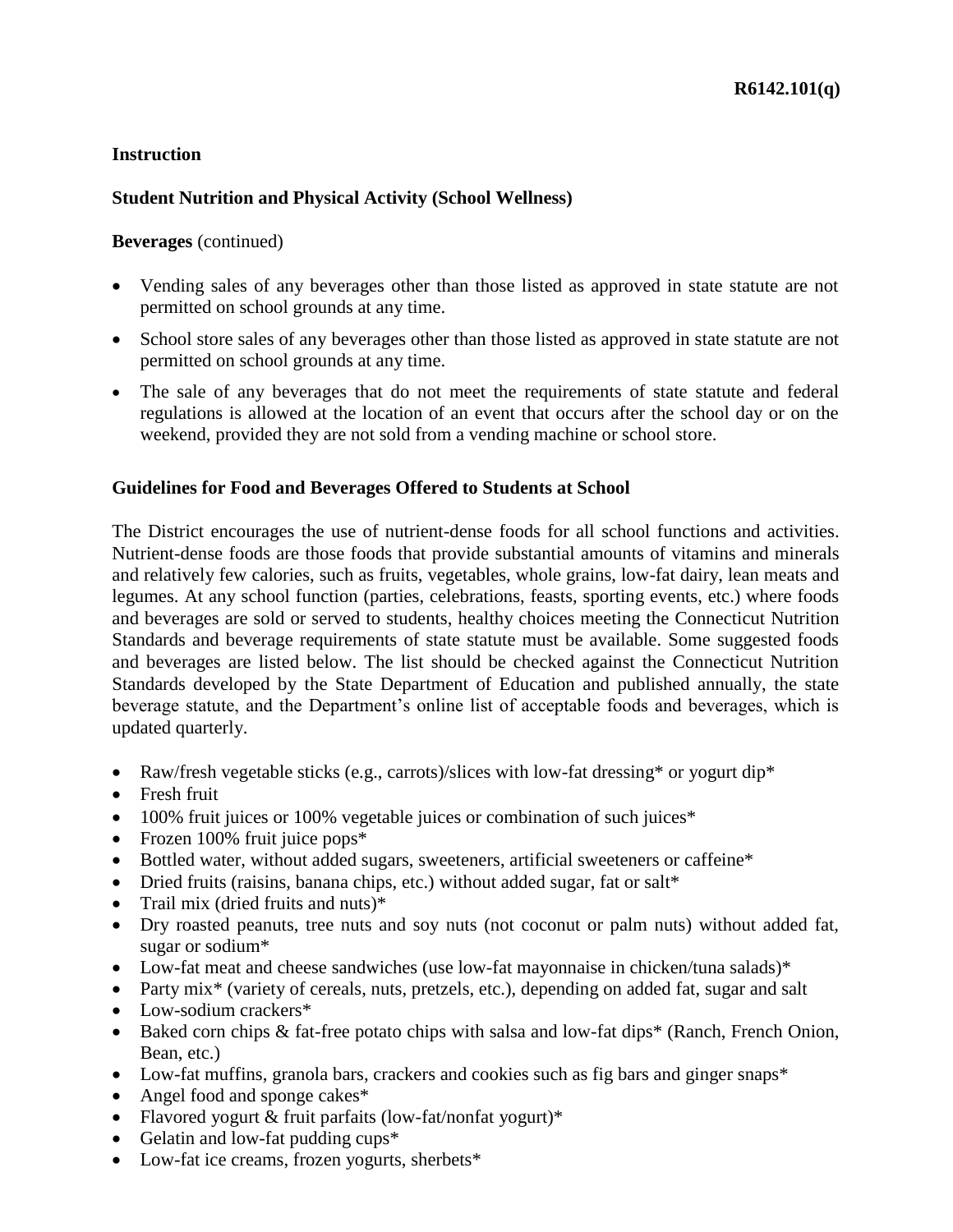## **Student Nutrition and Physical Activity (School Wellness)**

## **Guidelines for Food and Beverages Offered to Students at School (**continued)

- Low-fat and nonfat dairy products\*
- Pure ice cold water without sugars, sweeteners, artificial sweeteners or caffeine\*
- $\bullet$  Pretzels\*
- $\bullet$  Bread products as such as bread sticks, rolls, bagels and pita bread\*
- Ready-to-eat low sugar cereals (with no more than 15 grams added sugars per serving and no more than 35% sugar by weight)\*
- Low-fat (1 percent) and skim milk\*

\* Compliance with the state beverage statute and the Connecticut Nutrition Standards varies depending on the brand and type of item. Check online listings at [http://www.sde.ct.gov/sde/cwp/view.asp?a=2626&q=320754#Healthy.](http://www.sde.ct.gov/sde/cwp/view.asp?a=2626&q=320754#Healthy)

Food items that do not meet the Connecticut Nutrition Standards and beverages not meeting the requirements of state statute and federal regulations can be sold at the location of an event occurring after the end of the regular school day or on the weekend, provided they are not sold from a vending machine or school store.

*Note: As of July 1, 2014, the USDA interim final rule nutrition standards apply to all competitive foods sold in schools that participate in the National School Lunch Program and School Breakfast Program. School districts that follow the Connecticut Nutrition Standards under the Healthy Food Certification must meet stricter requirements. The Connecticut Nutrition Standards meet or exceed the USDA's competitive foods standard.*

### **Competitive Foods and Beverages**

"Competitive foods" include all foods and beverages sold in schools except for meals provided through the National School Lunch Program and School Breakfast Program. The USDA interim final rule groups competitive foods into three categories: (1) Entrée Items (sold only a-la-carte), (2) Side Dishes; and (3) Beverages. Pursuant to federal regulations and state statutes and regulations, the sale of competitive foods is restricted as follows:

- 1. Foods that do not meet the Connecticut Nutrition Standards cannot be sold to students on school premises, including, but not limited to:
	- Water ices (any frozen, sweetened water such as "…sicles" and flavored ice with the exception of products that contain fruit, fruit juice, milk, milk ingredients or egg ingredients other than egg whites)
	- Candy/sugarless candy
	- Chewing gum/sugarless chewing gum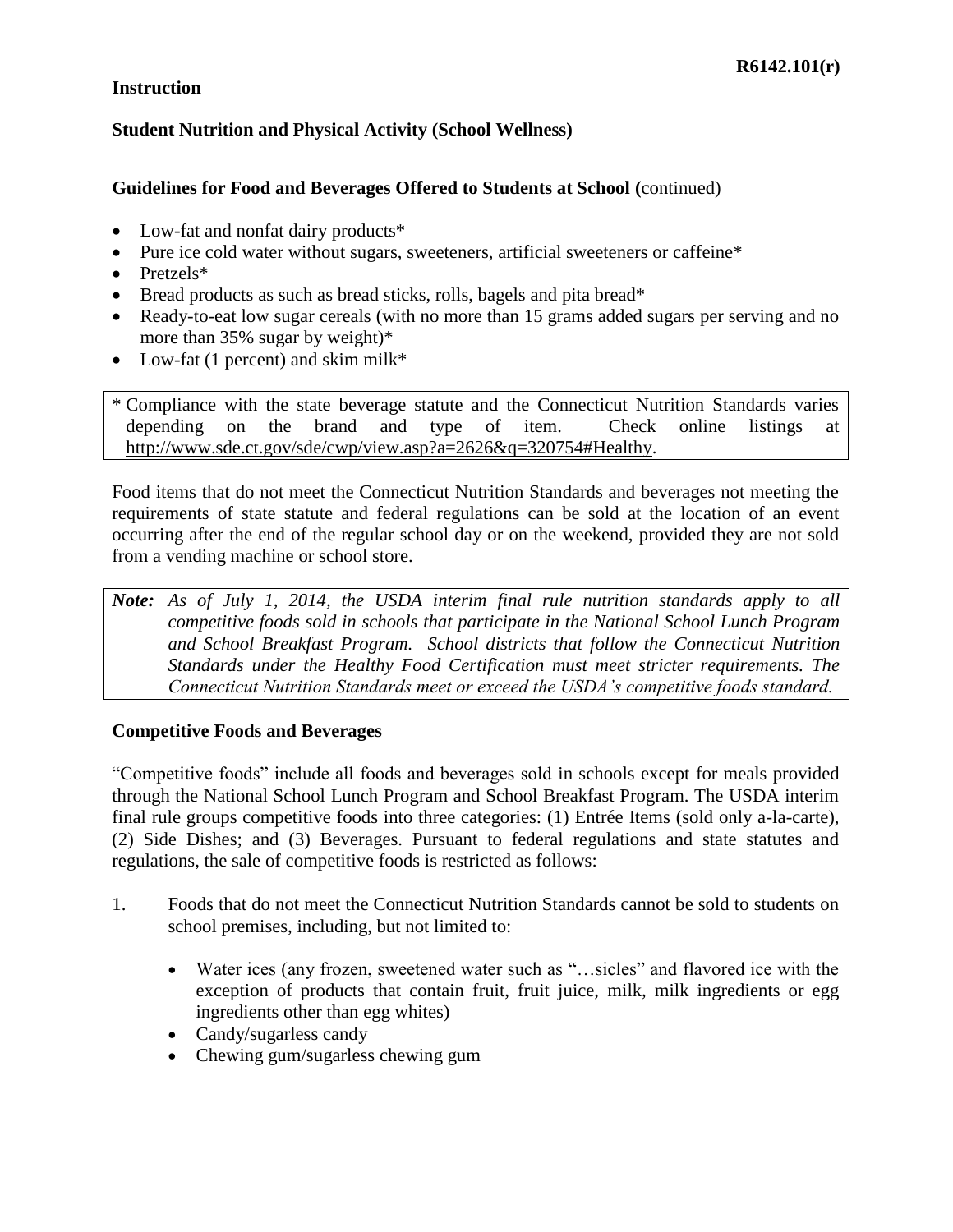## **Student Nutrition and Physical Activity (School Wellness)**

#### **Competitive Foods and Beverages** (continued)

- 2. Beverages that do not meet the requirements of state statute and federal regulations (including, but not limited to, coffee/decaffeinated coffee/iced coffee, tea/herbal tea/iced tea, soda/diet soda, sports drinks, hot chocolate, fruit drinks that are not 100 percent juice) can only be sold to students on school premises at the location of an event that occurs after the school day or on the weekend provided they are not sold from a vending machine or school store. *(Note: Board vote is required to allow this exemption.)*
- 3. During the period of 30 minutes before any meal program up until 30 minutes after the end of the program, competitive foods and beverages may only be sold anywhere on school premises if they meet the Connecticut Nutrition Standards or state beverage statute and the income they generate accrues to the nonprofit school food service account.\* Outside of this timeframe, competitive foods and beverages may only be sold if they meet the Connecticut Nutrition Standards and state beverage statute and federal regulations, whichever are stricter.
- 4. No competitive foods may be sold without the prior approval of the Superintendent. Such sales must comply with state law, Section 10-215b-23 of the Regulations of Connecticut State Agencies.

Schools shall use the Connecticut State Department of Education's "List of Acceptable Foods and Beverages" to determine whether commercial food and beverage products meet the USDA's competitive foods standards. Listed beverages will meet both federal and state requirements.

### **Physical Education/Physical Activity**

It is the Board's position that all students have equal and equitable opportunities for physical activity and physical education in District schools. The Superintendent is encouraged to review and consider implementing physical activity and physical education program improvements. The goals of the District are:

- A. All children, from pre-kindergarten through grade 12, will participate in a quality, standards-based physical education program; (Note: Physical education is not a required element of the local school wellness policy.)
- B. All schools will have certified physical education teachers providing physical education instruction; and
- C. All schools will have appropriate class sizes, facilities, equipment, and supplies needed to deliver quality physical education consistent with state and/or national standards.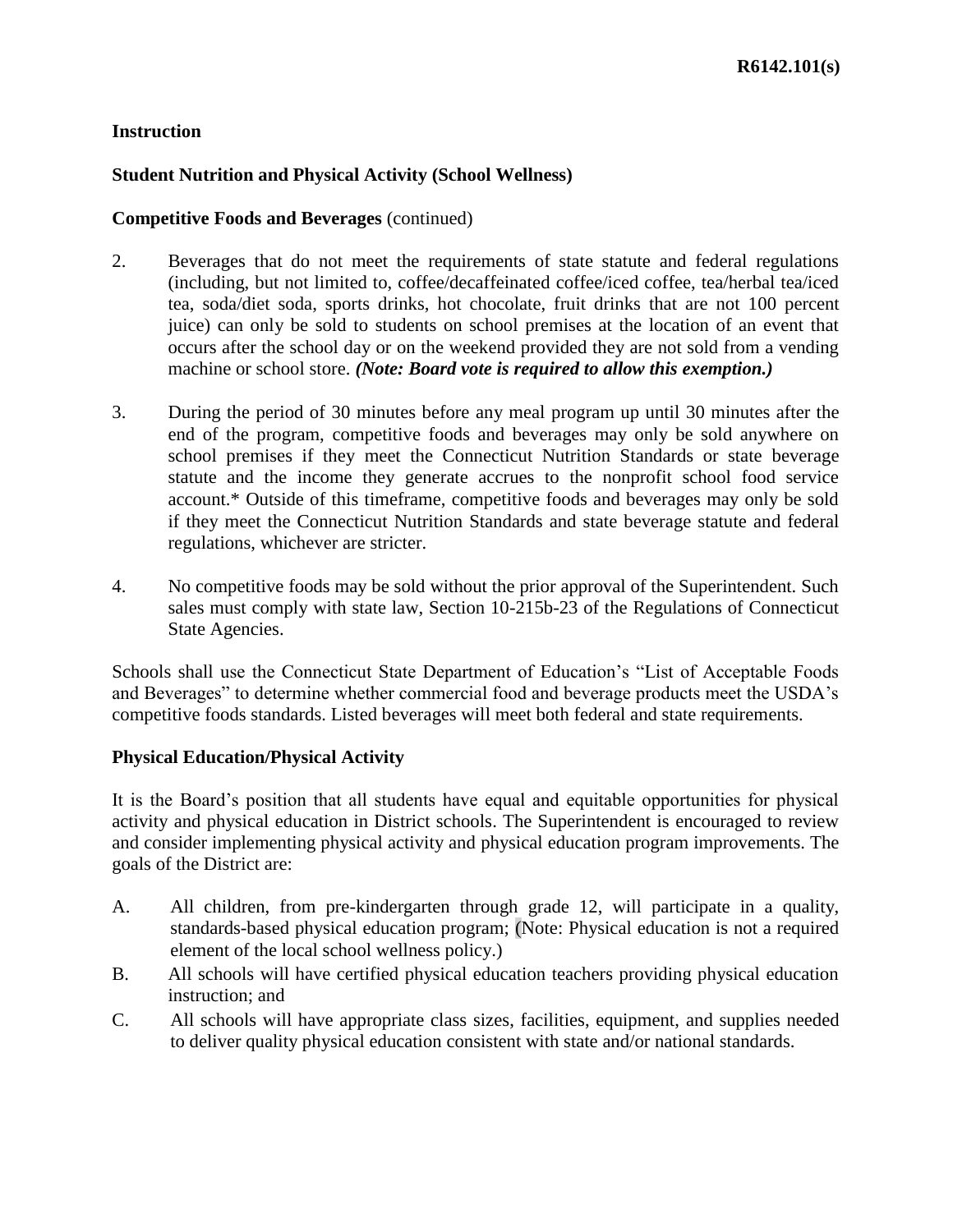### **Student Nutrition and Physical Activity (School Wellness)**

#### **Incorporating Physical Activity Into the Classroom**

Students in all grade levels shall be provided with opportunities for physical activity beyond and in addition to physical education. Classroom health education shall complement physical education by reinforcing the knowledge and self-management skills needed to maintain a physically active lifestyle and to reduce time spent on sedentary activities, such as watching television. Opportunities for physical activity shall be incorporated into other subject lessons and can be used as reinforcement, reward and celebration for achievement, positive behavior and completion of assignments. Classroom teachers shall provide short physical activity breaks between lessons or classes, as appropriate.

#### **Use of School Facilities Outside of School Hours**

Access to school sites will be provided through permitting use of facilities to community youth sports groups consistent with the District's facilities use policy so additional opportunities are available for youth to participate in quality physical activity, fitness, sports and recreation programs. School spaces and facilities shall be available to students, staff members, and community members before, during, and after the school day, on weekends and during school vacations. The spaces and facilities shall also be available to community agencies and organizations offering physical activity and nutrition programs. School policies concerning safety shall apply at all times.

### **Prohibiting Physical Activity as Punishment**

Schools shall prohibit the use of physical activity (such as required running or push-ups as punishment) and withholding of physical education class and other forms of physical activity as punishment. Twenty (20) minutes of recess or other opportunities for physical activity shall not be withheld as a measure to enforce the completion of academic work. (See Policy #5144.4, "Physical Exercise and Discipline of Students.")

### **Daily Recess**

All elementary school students shall have at least 20 consecutive minutes a day of supervised recess, preferably outdoors, during which schools should encourage moderate to vigorous physical activity and provide space, equipment and an environment that is conducive to safe and enjoyable activity. Districts shall ensure that students with special physical and cognitive needs have equal physical activity opportunities, with appropriate assistance and services. Districts shall not permit extended periods (i.e., periods of two or more hours) of inactivity. When activities, such as mandatory school-wide testing, make it necessary for students to remain indoors for long periods of time, schools shall give students periodic breaks during which they are encouraged to get up from their chairs and be moderately active.